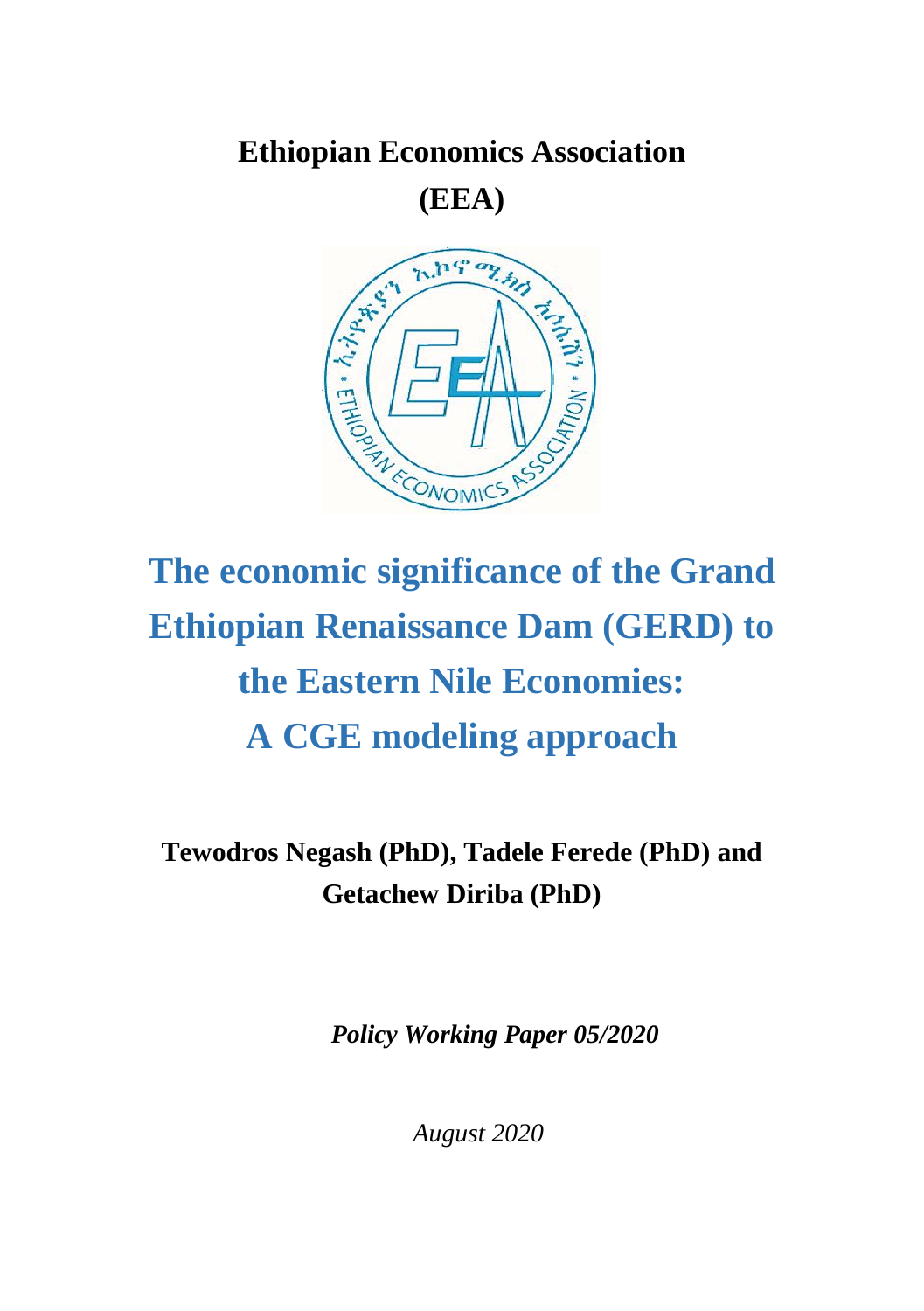# **The economic significance of the Grand Ethiopian Renaissance Dam (GERD) to the Eastern Nile Economies: A CGE modeling approach<sup>1</sup>**

# **Tewodros Negash (PhD)<sup>2</sup> , Tadele Ferede (PhD)<sup>3</sup> and Getachew Diriba (PhD)<sup>4</sup>**

*Policy Working Paper 05/2020*

### *August 2020*

 $\overline{\phantom{a}}$ 

 $1$  This paper is released urgently to make it available for reference; hence it has not undergone a peer-review process.

 $2$  Assistant Professor, Department of Economics, Addis Ababa University [\(tewodros.negash@aau.edu.et\)](mailto:tewodros.negash@aau.edu.et)

 $\frac{3}{3}$  Associate Professor, Department of Economics, Addis Ababa University [\(tadele.ferede@aau.edu.et\)](mailto:tadele.ferede@aau.edu.et)

<sup>&</sup>lt;sup>4</sup> CEO, Ethiopian Economics Association [\(gdiriba@yahoo.com\)](mailto:gdiriba@yahoo.com).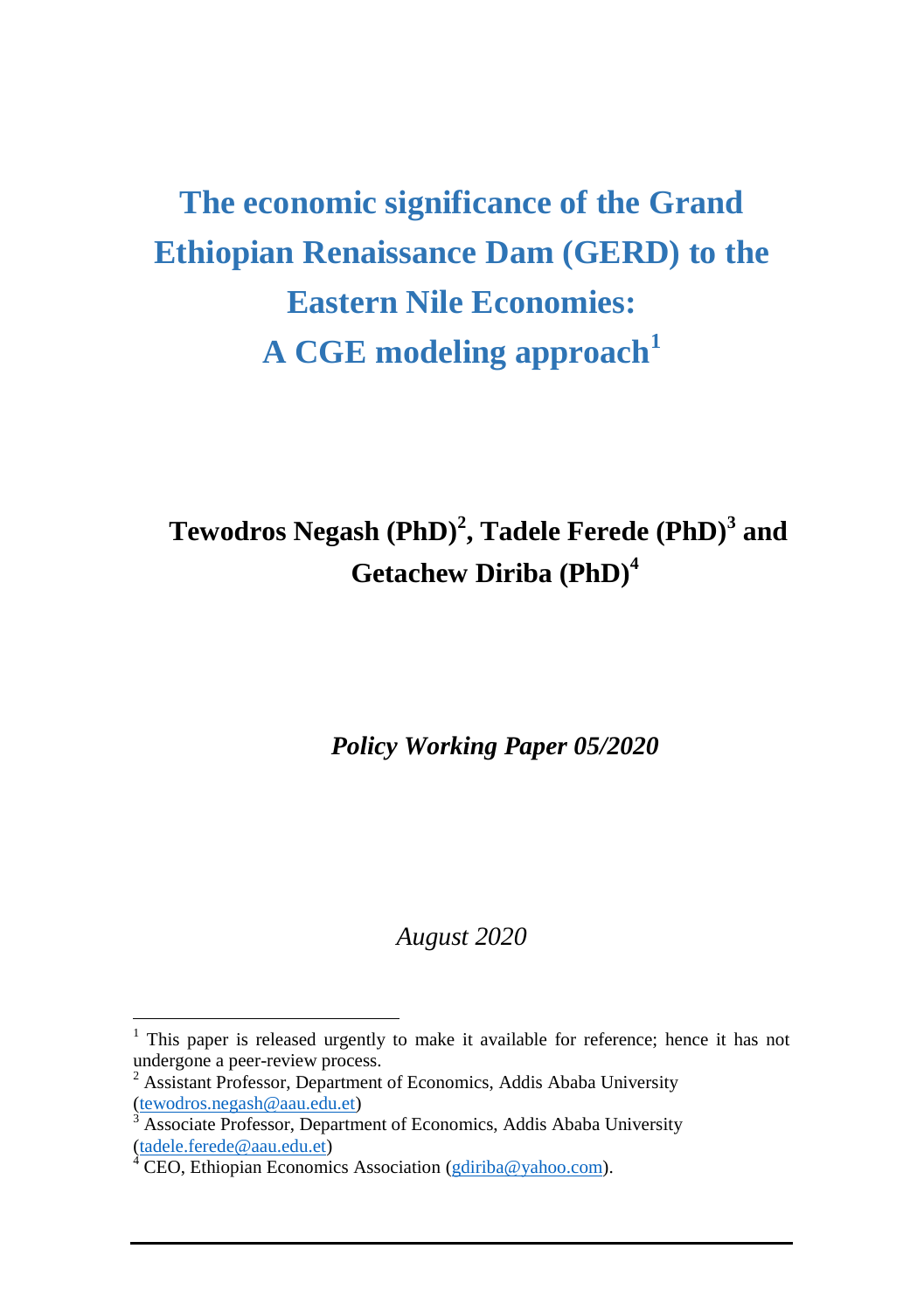Copyright © Ethiopian Economics Association (EEA) All rights reserved.

#### **ISBN: 978 99944 54 78-5**

The views expressed herein are those of the authors. They do not necessarily reflect the views of the Ethiopian Economics Association, its Executive Committee, or its donors.

The works of Ethiopian Economics Association including this publication is made possible by the generous grants of the Bill & Melinda Gates Foundation (BMGF) and Open Society Initiative for Eastern Africa (OSIEA).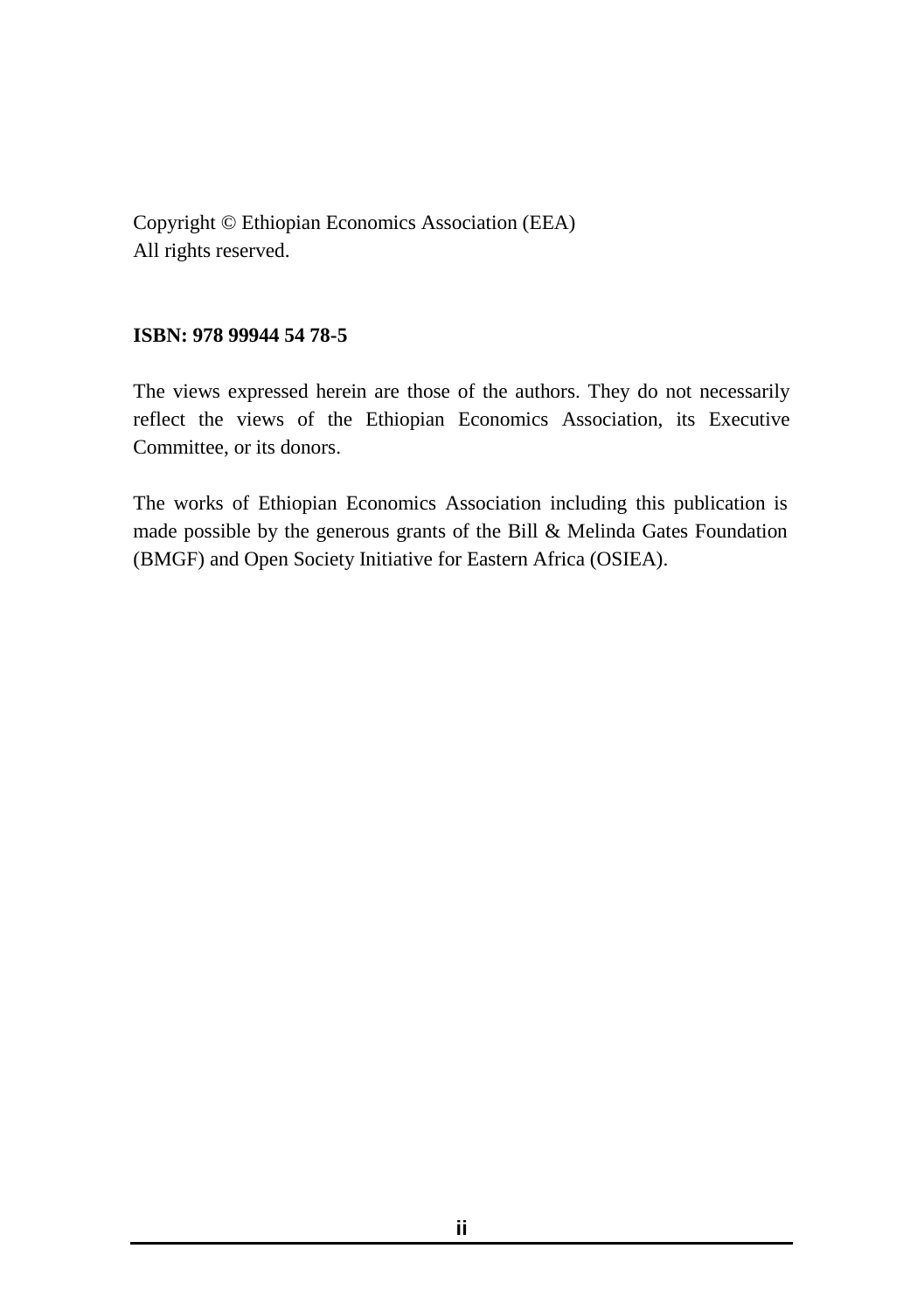# Contents

| 4.2. Economic consequences of delaying GERD operation  18 |  |
|-----------------------------------------------------------|--|
|                                                           |  |
|                                                           |  |
|                                                           |  |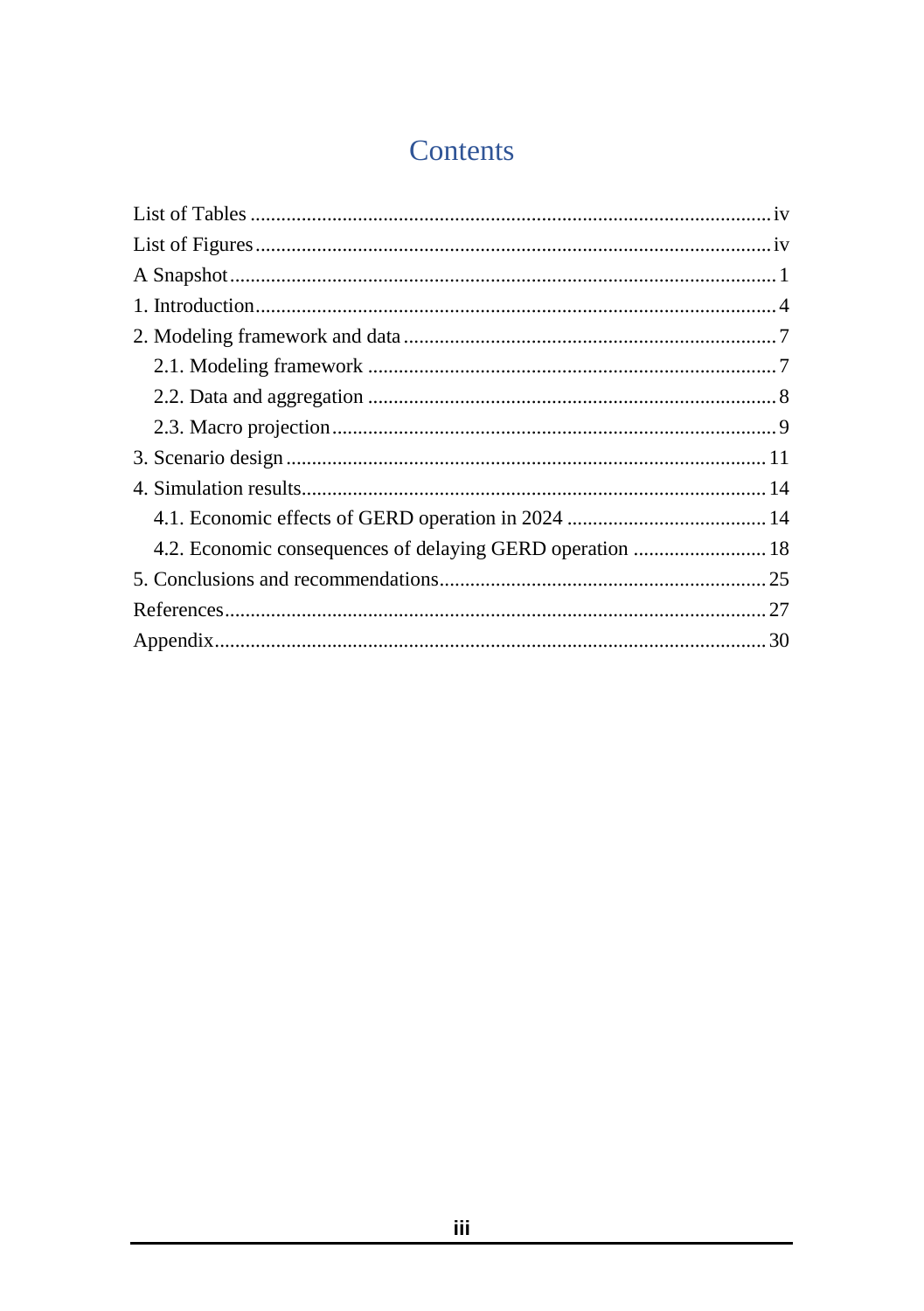## <span id="page-4-0"></span>**List of Tables**

| Table 1: Cumulative growth rates (%) in population and factor endowments, |  |
|---------------------------------------------------------------------------|--|
|                                                                           |  |
| Table 2: Main assumptions underlying GERD operation (in % change) 13      |  |

# <span id="page-4-1"></span>**List of Figures**

| Figure 1: New GTAP-W Model: Truncated nested production structure 8       |  |
|---------------------------------------------------------------------------|--|
|                                                                           |  |
|                                                                           |  |
|                                                                           |  |
|                                                                           |  |
|                                                                           |  |
| Figure 7: Effect of extending GERD filling period on economic growth 19   |  |
| Figure 8: Effect of extending GERD filling period on household income 21  |  |
| Figure 9: Loss in real GDP associated to delaying GERD filling period  22 |  |
| Figure 10: Welfare loss associated to delaying GERD filling period 24     |  |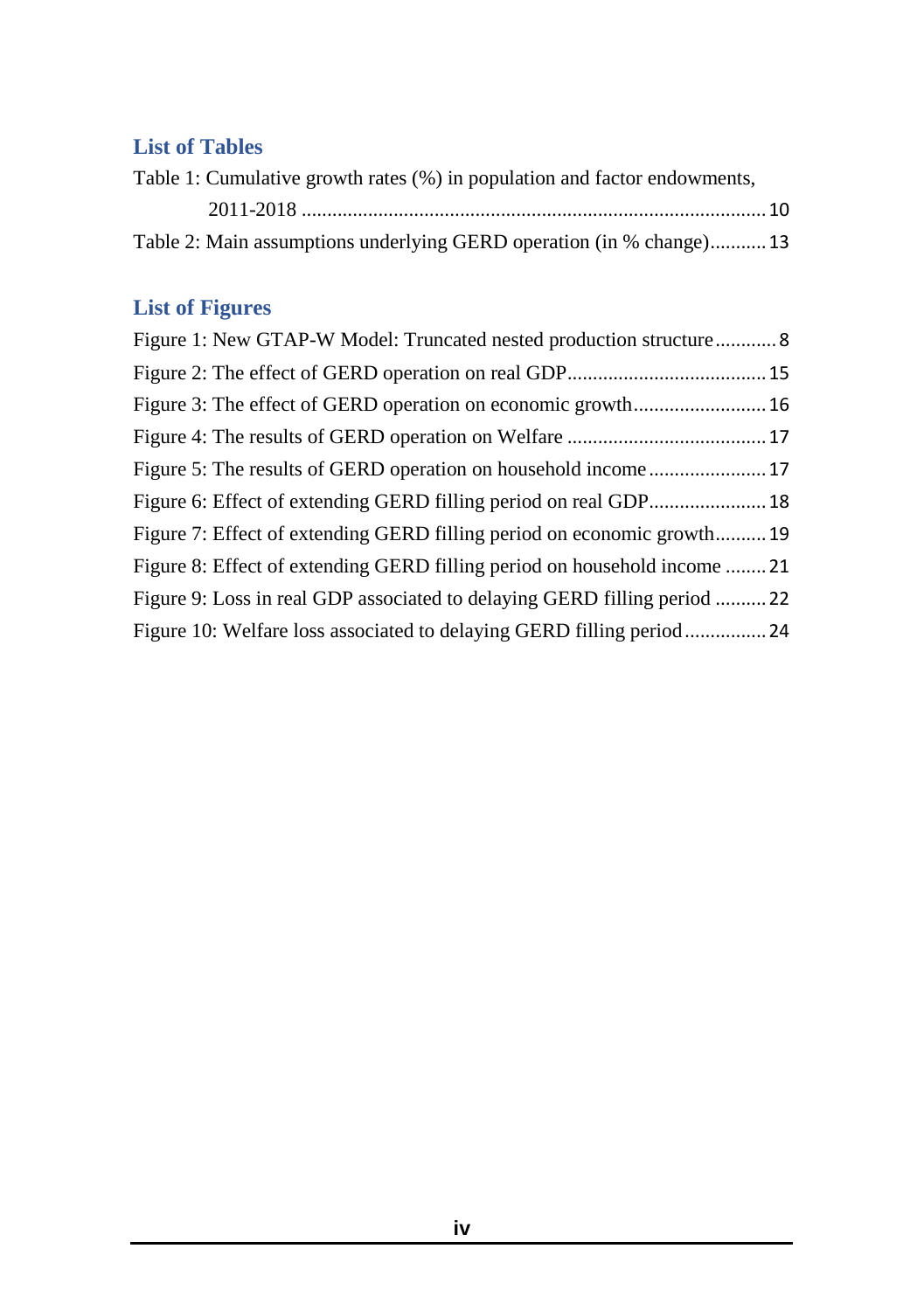# <span id="page-5-0"></span>**A** Snapshot

 $\overline{\phantom{a}}$ 

Ethiopia still has the second largest energy access deficit in Sub-Saharan Africa (after Nigeria), and the third in the world.<sup>5</sup> About 56 percent of Ethiopia's population still do not have access to modern electricity (MoWIE, 2020). The completion of the Grand Ethiopian Renaissance Dam (GERD) is expected to improve access to electricity for the vast majority of the population as well as stimulate the economy and hence result in improved socioeconomic outcomes.

Employing a multi-region multi-sector computable general equilibrium (CGE) modeling framework, this study estimates the direct and indirect economic and social impacts of GERD on the Eastern Nile economies - Ethiopia, the Sudan and Egypt. In doing so, two scenarios are considered. The first scenario considers the economic significance of the GERD operation to the Eastern Nile economies if the dam is filled and becomes operational in four years. In the second scenario, the economic costs of delaying GERD filling and hence its operation beyond four years is estimated. Results of the two scenarios are presented for each country as well as for the three countries combined (i.e. Eastern Nile basin countries).

The simulation results reveal that GERD operation does stimulate real GDP growth in the Eastern Nile basin if it goes operational in 2024 following a four – year filling period  $(2020 - 2024)$ . The basin-wide annual gain in real GDP due to GERD operation stands at USD 8.07 billion in 2024 relative to the baseline (2020). Ethiopia benefits a staggering USD 6.79 billon in real GDP due to GERD operation while Sudan and Egypt gain USD 1.11 billion and USD 0.17 billion in real GDP, respectively. Thus, all the Eastern Nile countries benefit from the GERD operation, indicating a win-win outcome.

The study also reveals that Ethiopia's economic growth is expected to increase by about 1.5 percent due to GERD operation. The economic growth in Ethiopia is anchored mainly on tremendous increase in energy supply and capital stock

<sup>&</sup>lt;sup>5</sup> [https://www.worldbank.org/en/news/press-release/2018/03/01/world-bank](https://www.worldbank.org/en/news/press-release/2018/03/01/world-bank-supports-ethiopias-endeavors-to-provide-all-citizens-with-access-to-electricity)[supports-ethiopias-endeavors-to-provide-all-citizens-with-access-to-electricity](https://www.worldbank.org/en/news/press-release/2018/03/01/world-bank-supports-ethiopias-endeavors-to-provide-all-citizens-with-access-to-electricity)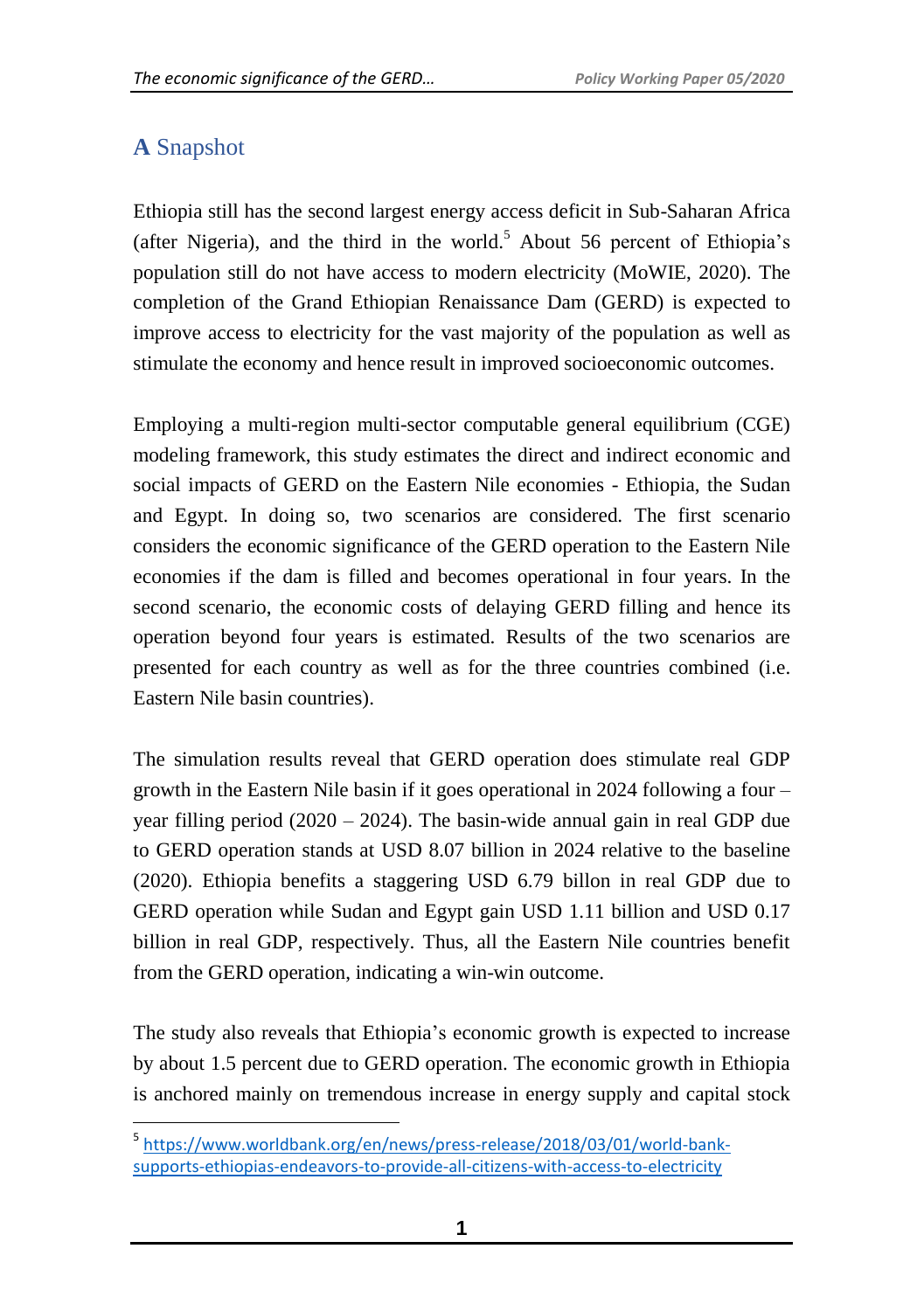from the GERD which are expected to improve efficiency and productivity in the economy. The economy of the Sudan expands by 1.2 percent due to GERD operation, mainly due to enhanced capital stock resulting from GERD induced flood damage reduction. Reduced sediment load and hence enhanced power generation in the Sudan's power plants from the GERD operation also stimulates economic growth in the Sudan. With higher benefits in terms of improved water use efficiency, the GERD further improves economic growth in the Sudan. GERD operation also offers Egypt's economy significant benefits in terms of increased water supply due to reduced evaporation loss from the High Aswan Dam (HAD), as well as the opportunity for improving water use efficiency as a result of a more regulated flow of water throughout the year. GERD operation overall enhances Egypt's economy to a certain extent. Thus, accounting for engineering estimates of GERD's potential impact on HAD, the net economy-wide effects, in terms of economic and welfare benefits, are positive for all the Eastern Nile countries, including Egypt. This underscores the fact that the benefits of the GERD shall be seen in the wider economic perspective that takes into account both direct and induced effects of the energy generated from the dam.

However, delaying the operation of the GERD involves large economic costs for the three Easter Nile countries. The total basin-wide loss of delaying the GERD operation from 2024 to 2030 is estimated at USD 29,944 billion, with Ethiopia bearing the overwhelming proportion (82.4 percent) of the loss. In particular, Ethiopia's real GDP gain from the GERD operation would decline successively from USD 6.79 billion to USD 3.1 billion if GERD operation is delayed from 2024 to 2030. The total loss to Ethiopia in terms of foregone real GDP gain is in the order of USD 24.7 billion if the GERD operation is delayed from 2024 to 2030. Sudan's economic loss is estimated at USD 1.96 billion and USD 4.47 billion, respectively, if GERD operation is extended by three and six years. Similarly, Egypt faces an economic cost that amounts to USD 297 million and USD 790 million if GERD operation is delayed by three and six years, respectively. Thus, the simulation results indicate that delaying the operation of the GERD has significant economic costs to all the Eastern Nile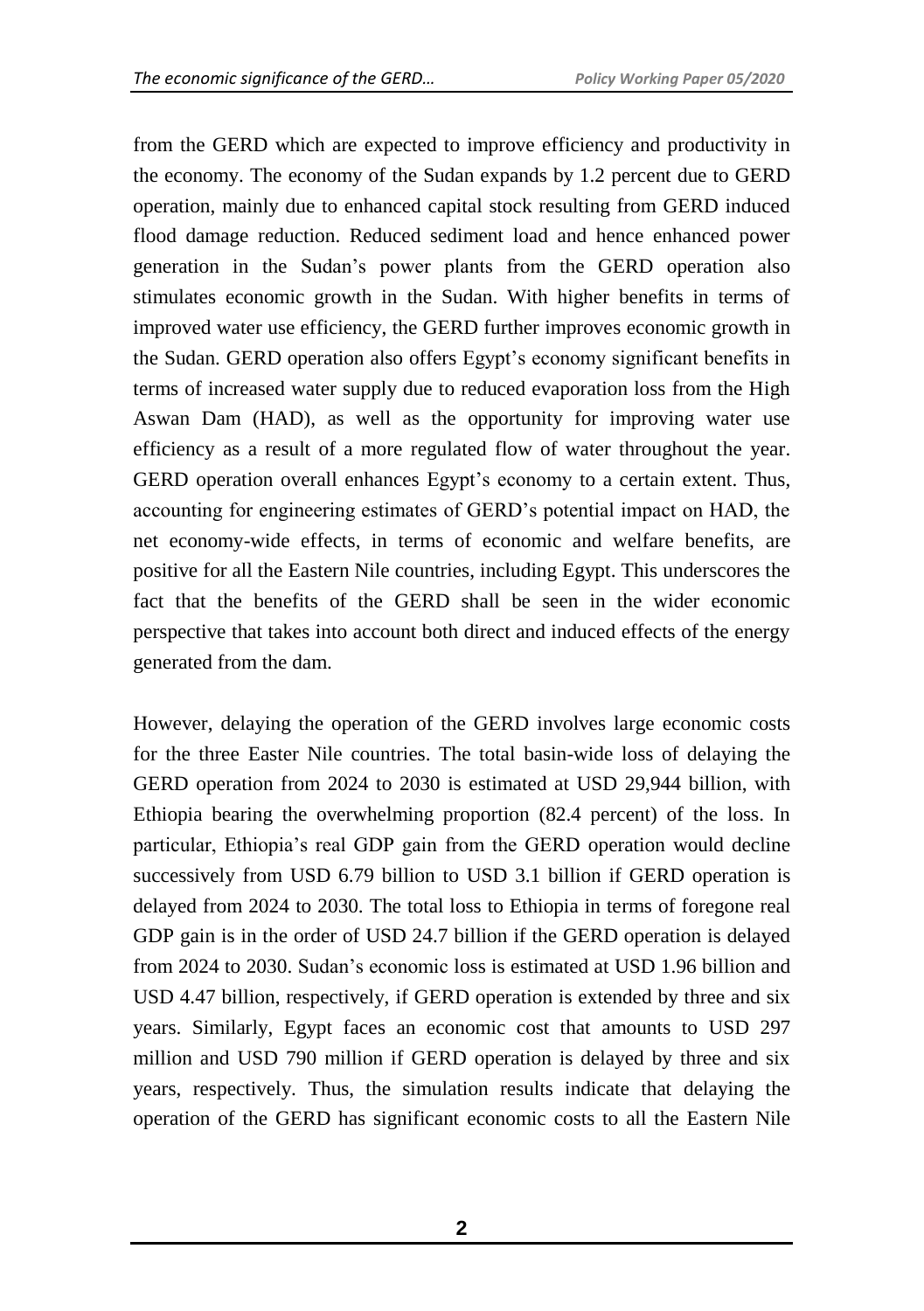countries so that extending the filling (and hence operation) period of the dam defies economic rationality.

The findings of this study point to the following recommendations. First, although all Eastern Nile countries incur costs due to delays in GERD operation, Ethiopia's economic cost appears to be significant. Therefore, it is imperative that Ethiopia ensures timely completion of the dam to maximize the gains and minimize the costs. Second, given the mutual benefits of the GERD for the Eastern Nile countries, there is a strong economic rationale for basin – wide cooperation to finalize the dam without delays.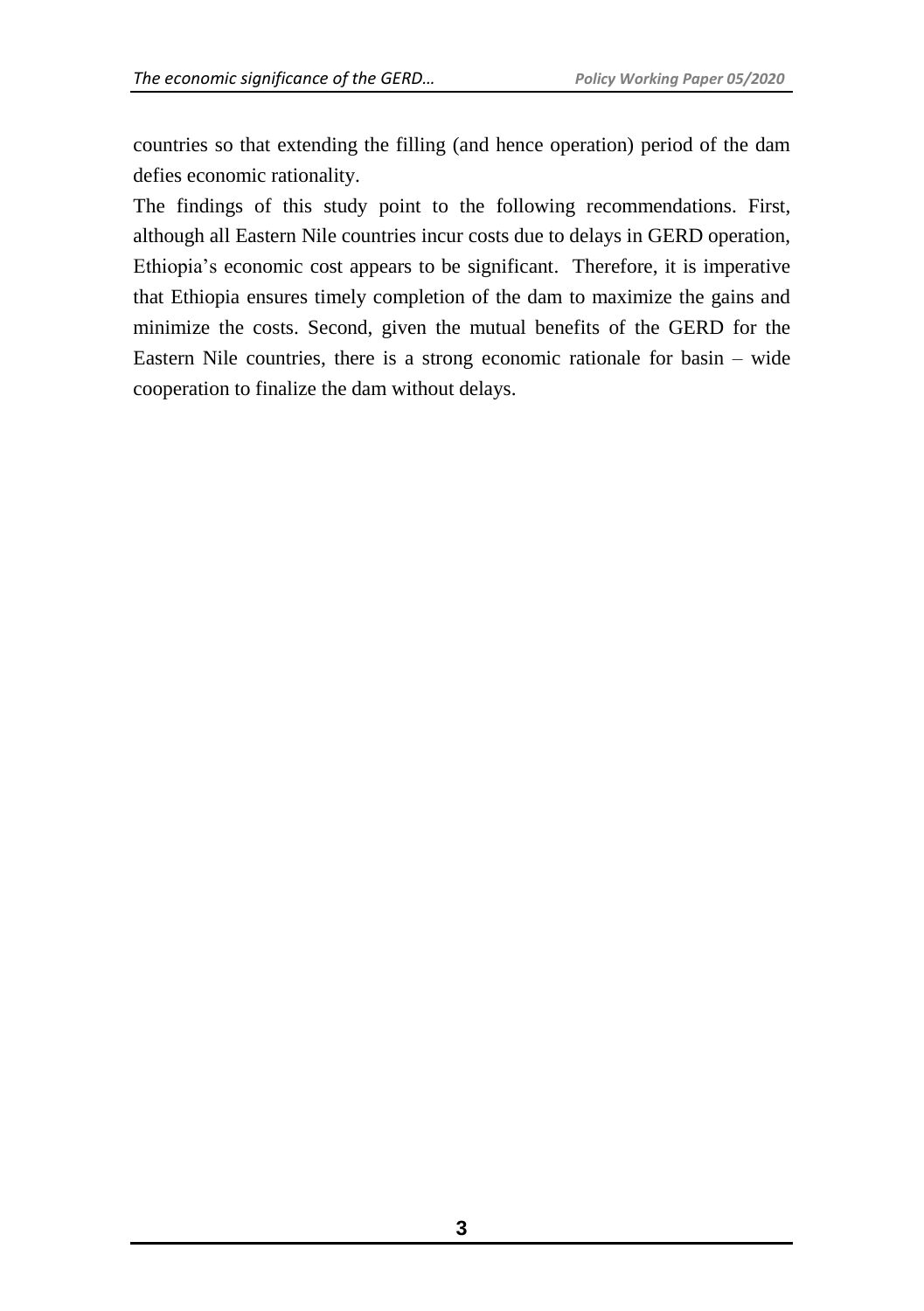# <span id="page-8-0"></span>**1. Introduction**

The starting point of this study is the recognition that Ethiopia is endowed with abundant water resources and enormous hydropower potential. Its theoretical hydropower capacity (650 TWh/year) is second only to the Democratic Republic of Congo in Africa and its technically and economically viable potential are estimated at 260 TWh/year and 162 TWh/year, respectively (WEC, 2010). However, only a tiny fraction of this potential has so far been utilized. Though the country has recently raised its hydroelectricity generation capacity to 11 TWh, access to energy remains severely constrained with 56 percent of the population (60 million people) lacking access to electricity<sup>6</sup>.

Ethiopia is endowed with a huge potential of renewable energy resources, including 45,000 MW of hydropower, 5.5 kW/m<sup>2</sup>/day of solar power, 10,000 MW of geothermal power, and wind power estimated at 7  $m^2$ / second at 50 meter (Woldehanna, 2019).<sup>7</sup> Despite this potential and increased energy generation capacity, Ethiopia still has the second largest energy access deficit in Sub-Saharan Africa (after Nigeria), and the third in the world.<sup>8</sup> About 56 percent of Ethiopia's population still lacks access to electricity (MoWIE, 2020). The completion of the Grand Ethiopia Renaissance Dam (GERD) is expected to improve access to electricity for the vast majority of the population as well as stimulate the economy.

The energy constraint facing the country is exacerbated by increasing demand driven by increasing economic growth. Over the past decade, this was on average 10.7 percent per year (World Bank, 2013) and in the next decade (2020  $-$  2030) the economy is projected to rise, on the average, at the rate of 10.2 percent annually mainly driven by the expansion of the most energy – intensive manufacturing sector which is projected to grow by 20.6 percent annually

 $\overline{a}$ 

<sup>6</sup> MoWIE, Technical Facts and View Points on GERD – Issue 1

<sup>7</sup> Woldehanna, F. (2019). Energy Sector Overview: Reform Directions, Paper presented at Water and Energy Week, Ethiopian Skylight Hotel, Addis Ababa. 8 [https://www.worldbank.org/en/news/press-release/2018/03/01/world-bank-](https://www.worldbank.org/en/news/press-release/2018/03/01/world-bank-supports-ethiopias-endeavors-to-provide-all-citizens-with-access-to-electricity)

[supports-ethiopias-endeavors-to-provide-all-citizens-with-access-to-electricity](https://www.worldbank.org/en/news/press-release/2018/03/01/world-bank-supports-ethiopias-endeavors-to-provide-all-citizens-with-access-to-electricity)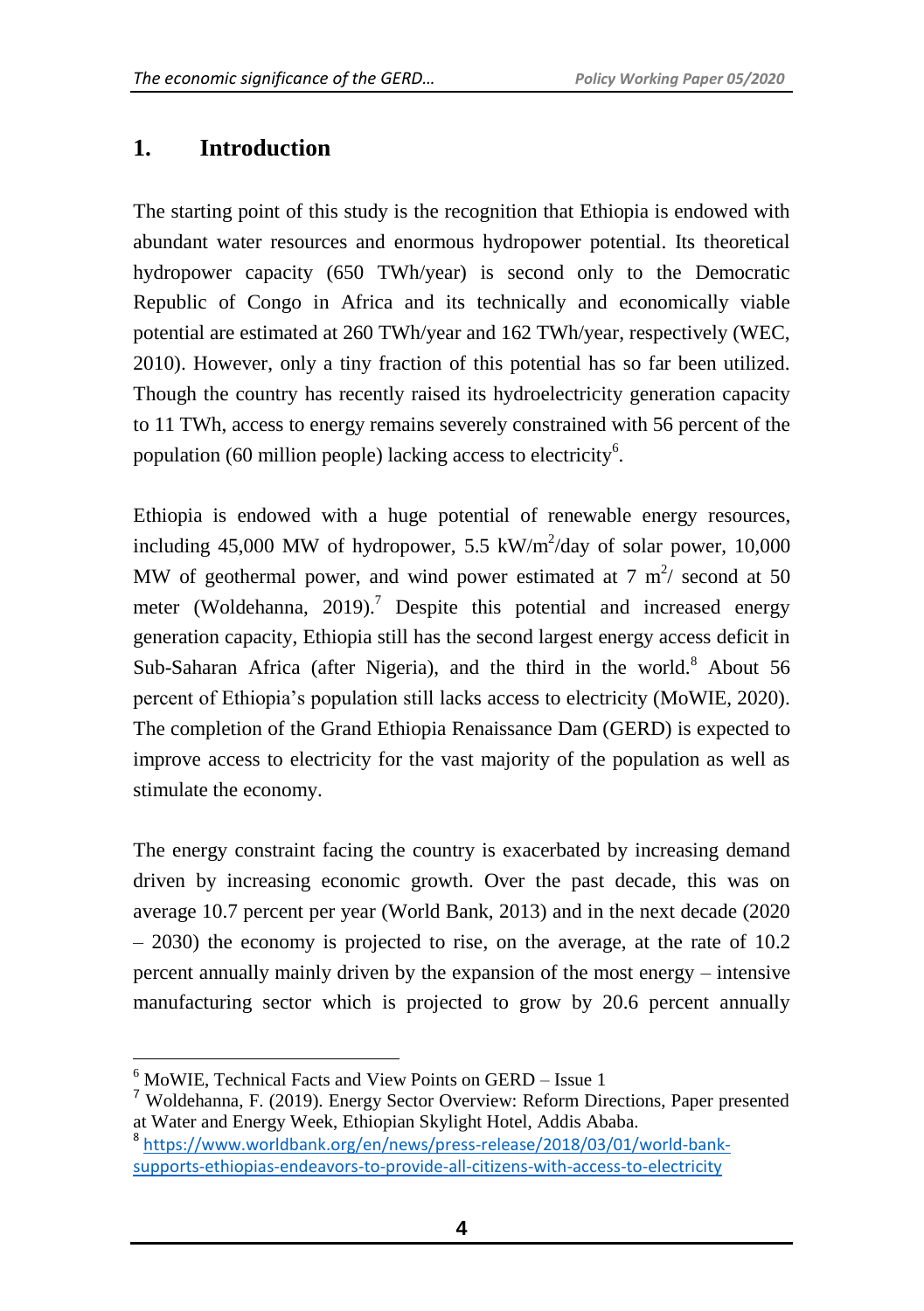during the period<sup>9</sup>. The country's demand for electricity is thus forecasted to increase more than six-fold in the next few years from 6.3 TWh/year in 2013 to 40.5 TWh/year in 2023 (Parsons Brinckerhoff, 2013). Sustaining economic growth and meeting the growing demand for electricity requires further development of the country's energy sector. The GERD constitutes the centerpiece of the country' plan to boost its hydroelectric generation capacity. The GERD, being built in the Blue Nile River close to the Ethiopian border with Sudan, has a design capacity of 6,000 MW and is reported to be able to produce 15.1 TWh/year upon completion (MDI, 2012). This would mean a massive additional energy source in the country and is expected to create enough supply to meet domestic as well as export demand for electricity.

The Blue Nile River over which the dam is being constructed constitutes the most important source of water supply to downstream countries Sudan and Egypt. The GERD project has therefore been a source of concern for these downstream countries. Ethiopia argues that the GERD will offer several benefits to downstream countries, including hydropower supply at a comparably cheaper price, flood control, water saving through reduced evaporation loss from the reservoirs of downstream dams and trapping silt. In order to create trust and consensus on sharing the dam's benefits, the Eastern Nile countries agreed on the establishment of an International Panel of Experts (IPoE), tasked with assessing the impact of the dam on downstream countries. The IPoE's report indicates, among other things, that the dam could potentially offer significant benefits to all the three Eastern Nile countries (MoFA, 2013). This corresponds with the findings of recent studies on the dam (Kahsay et al., 2015; Arjoon et al., 2014). Despite several rounds of negotiations and consultations held recently under the auspices of the United States, the World Bank and the African Union, Egypt and Sudan remain skeptical of the basin-wide economic significance of the dam. Further negotiations are imperative to resolve the disagreements of the Eastern Nile countries over the filling strategy of the GERD and avoid potential conflict between the countries. For future negotiations to succeed, the countries need to negotiate in good faith based on

 $\overline{\phantom{a}}$ <sup>9</sup> PDC, forthcoming 10-year perspective plan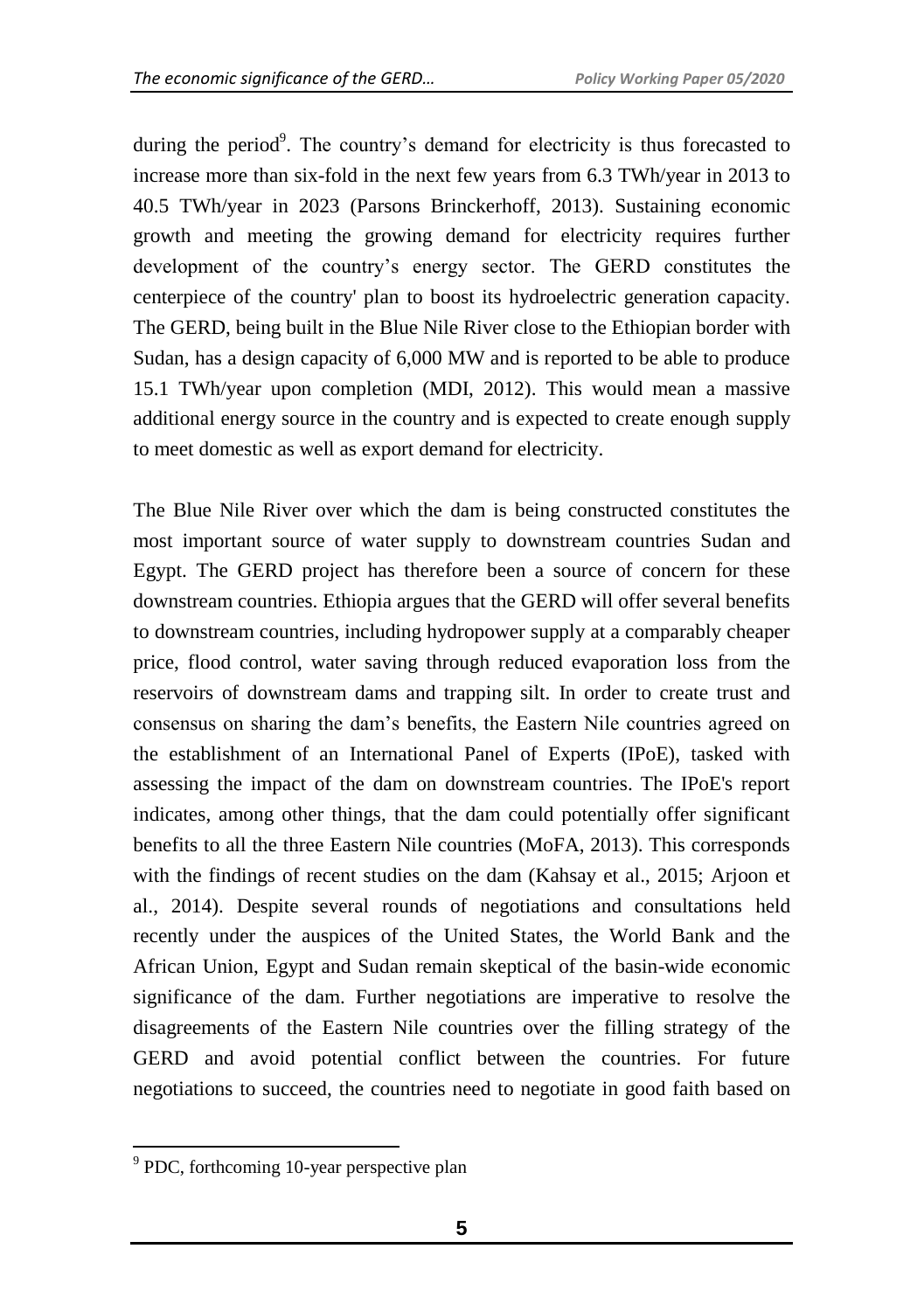scientific evidence on the potential economic impacts of the dam to which this study contributes.

In the literature, the economic impacts of dams have been assessed using partial and general equilibrium modeling approaches. Several studies analyzed the economic effects of infrastructure development in the Blue Nile River in Ethiopia using partial equilibrium models (e.g. Jeuland, 2010a; Jeuland, 2010b; Whittington et al., 2005; Block and Strzepek, 2010; Goor et al., 2010). However, Computable General Equilibrium (CGE) models are best-suited to analyze the direct as well as indirect impacts of dams (Robinsen et al., 2008). Computable General Equilibrium (CGE) models consider the entire economy as an interdependent system, therefore providing an economy-wide perspective. Unlike partial equilibrium models, CGE models account for various interlinkages between economic sectors to analyze economy-wide effects that could occur as a consequence of policy interventions such as big dams.

This study employs a global CGE model to analyze the transboundary economic significance of the GERD operation and assesses the economic cost of delaying the operation of the dam (i.e. extending the filling period of the dam). More specifically, the study uses the revised version of the GTAP-W model (Calzadilla *et al.* 2010) to assess the potential transboundary economic significance of the GERD operation and estimates the economic cost of delaying the operation of the dam on the economy of the Eastern Nile countries: Ethiopia, Sudan and Egypt.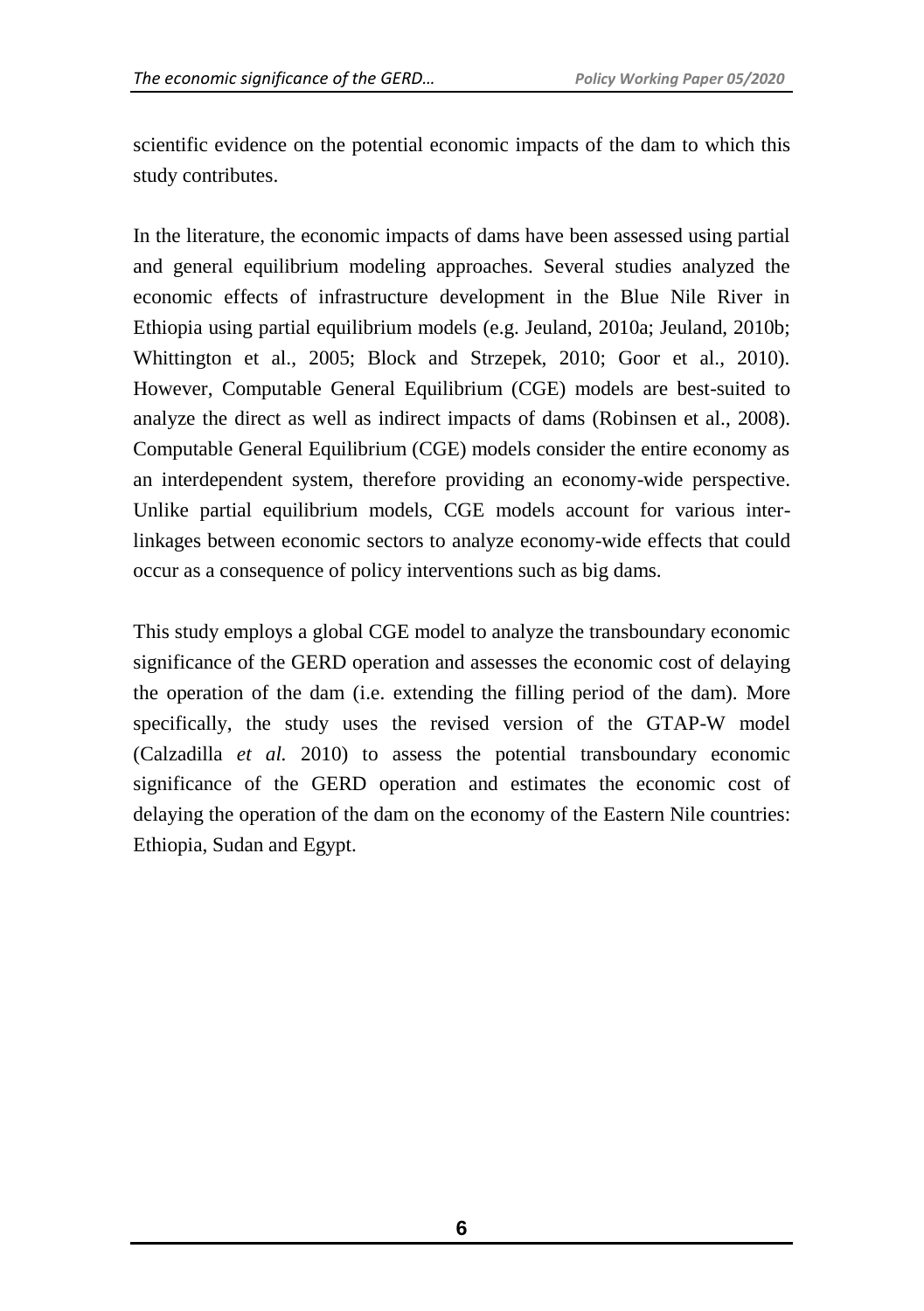# <span id="page-11-0"></span>**2. Modeling framework and data**

#### <span id="page-11-1"></span>**2.1. Modeling framework**

The modeling framework applied for the study is the Global Trade Analysis Project (GTAP) model (Hertel, 1997), developed at the Center for Global Trade Analysis, Purdue University, USA. GTAP provides a global modeling framework and a common global database that gives researchers the opportunity to conduct comparable model implementations and policy simulations. GTAP is a comparative static, multi-region, multi-sector computable general equilibrium (CGE) model of the world economy that examines all aspects of an economy via its general equilibrium feature. The standard GTAP model comprises accounting relationships, behavioral equations and global sectors required to complete the model. The accounting relationships of the model ensure the balance of receipts and expenditures for every agent identified in the economy, whereas the behavioral equations specify the behavior of optimizing agents in the economy (i.e. production and demand functions) based on microeconomic theory (Brockmeier, 2001).

This study uses the new version of the GTAP-W model (Calzadilla *et al*., 2010a). The new GTAP-W model is a refinement of the original GTAP-W model introduced by Berrittella *et al*. (2007). GTAP-W is a multi-regional world CGE model especially designed to account for water resources. In the original GTAP-W model, water is incorporated into the basic production structure of the model combined with the value-added nest (including energy inputs) and the intermediate inputs nest in fixed proportion via a Leontief function to produce final output (see Figure 2.1). The basic change in the new GTAP-W model is reflected in a new production structure that splits the land endowment in the value-added nest into rainfed land, irrigated land and irrigation water. Unlike the original GTAP-W model that incorporates water into the production structure as a non-substitutable factor of production, the revised GTAP-W model distinguishes between rainfed and irrigated agriculture and implements water as a factor of production directly substitutable in the production process of irrigated agriculture (see Figure 3.3).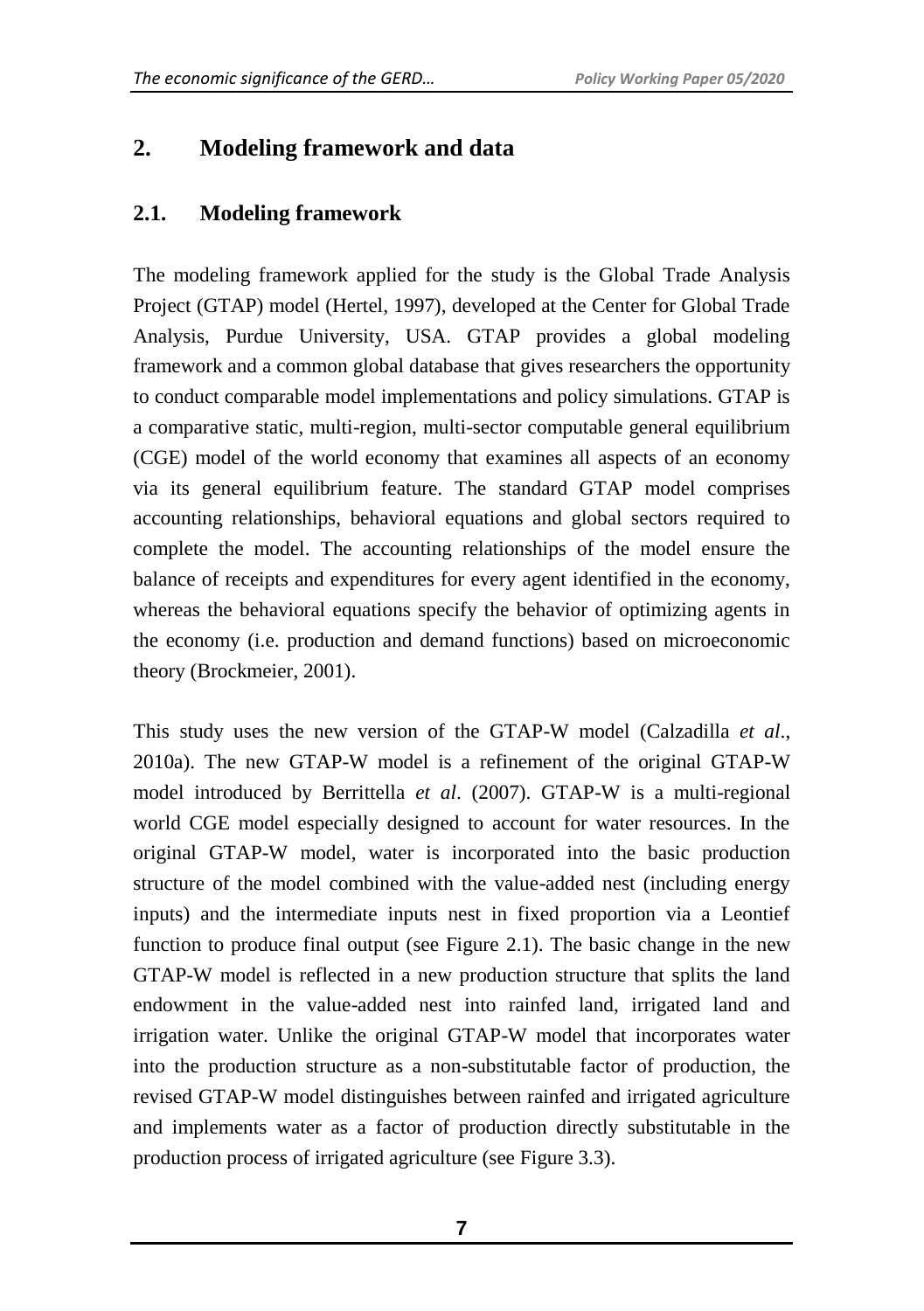

<span id="page-12-1"></span>**Figure 1: New GTAP-W Model: Truncated nested production structure**

Source: Calzadilla *et al*. (2010a).

#### <span id="page-12-0"></span>**2.2. Data and aggregation**

The GTAP 9 Data Base is used for the study. The GTAP 9 Data Base includes 140 regions and sixty-eight commodities and features three reference years (2004, 2007 and 2011) (Aguiar 2016). More specifically, the study uses the GTAP-Power 9 Database, an electricity-detailed extension of the GTAP 9 Data Base, which disaggregates the electricity sector in the GTAP 9 Data Base into twelve sub-sectors (Peters 2016). The latest reference year of the database (2011) is used as a baseline for the study, and the 140 regions are aggregated into eight regions: Egypt, Ethiopia, Sudan (pre-2011), the Equatorial Lakes (EQL) region, Rest of East Africa, Rest of North Africa, Rest of Sub-Sahara Africa and Rest of the World (ROW) (Appendix 1). The four EQL countries covered in the GTAP 9 Data Base are Rwanda, Kenya, Tanzania and Uganda. In the GTAP 9 database, Sudan is aggregated in the Rest of Eastern Africa region. The SplitReg Program (Horridge 2011a) is employed to split off Sudan from the composite region based on the share of Sudan in the region's total value of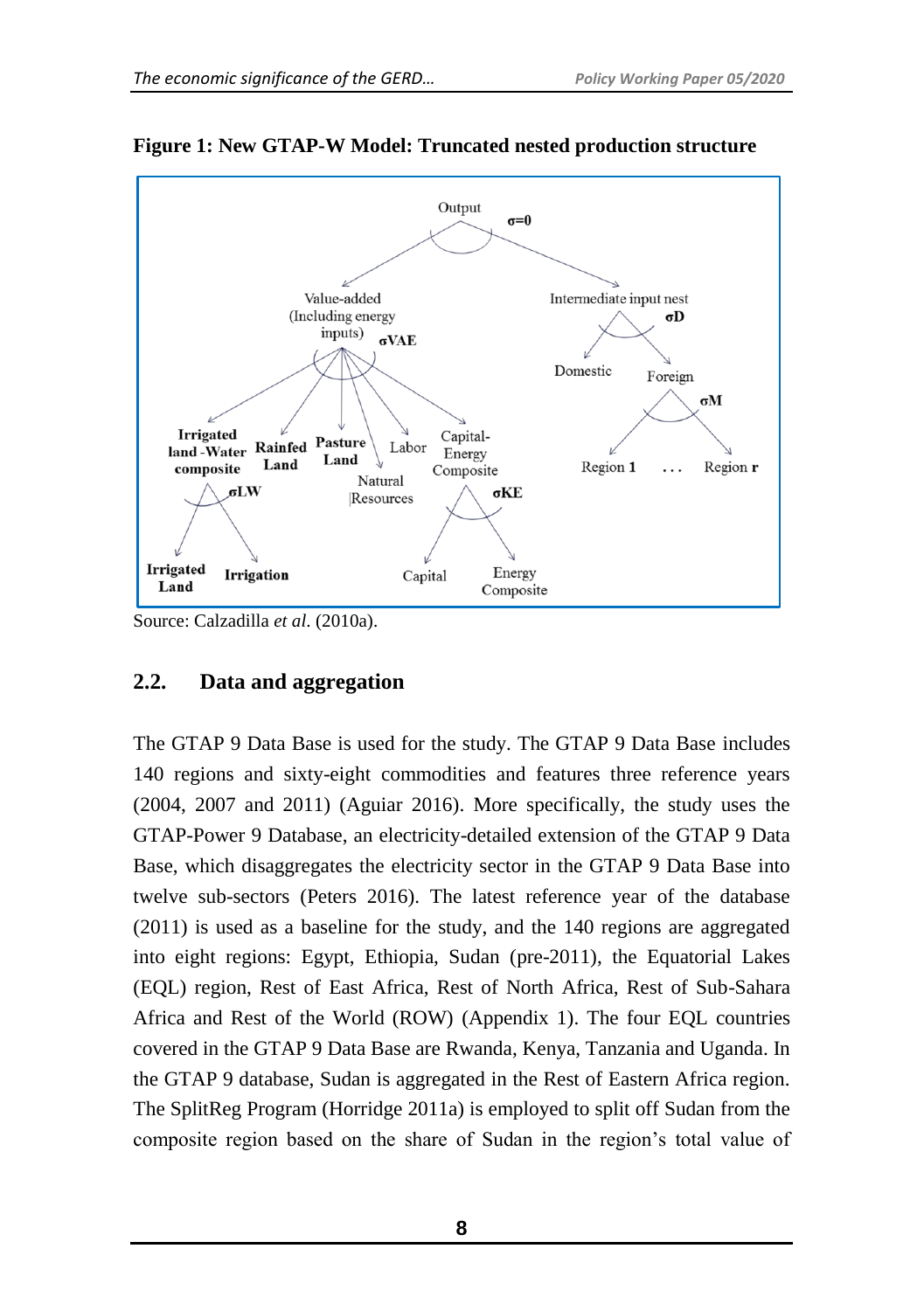endowments. The split database is verified using the GTAPAdjust Program (Horridge 2011b). The regional aggregation highlights the importance of the Eastern Nile region since the GERD directly affects the three Eastern Nile countries.

For the purpose of this study, the sixty-eight sectors in the GTAP-Power 9 Data Base will be aggregated into twenty sectors, of which eight are agricultural and twelve non-agricultural sectors (See Appendix 2). The electricity sub-sectors in the Data Base will be aggregated into three (hydropower, fossil and other sources). Following Calzadilla et al. (2011), the agricultural land endowment in the standard GTAP database will be disaggregated into rain-fed land, irrigable land and irrigation water, based on data generated by the International Model for Policy Analysis of Agricultural Commodities and Trade (IMPACT) model developed at the International Food Policy Research Institute (IFPRI) (Nelson et al. 2010). The IMPACT model provides detailed baseline data for the year 2000 and simulation to the year 2050 with respect to irrigation water use, crop yields and cropped area, distinguishing between 20 rainfed and irrigated crops and 281 food processing units for 115 economies and 126 river basins. The relative share of rain-fed and irrigated production in total production will be used to split the land rent in the original GTAP database into a value for rain-fed land and a value for irrigated land for each crop in each region. The five factors of production (endowments) in the standard GTAP model that include land, skilled labour, unskilled labour, capital and natural resources are thus disaggregated into eight endowments (irrigation water, irrigated land, rainfed land, pasture land, unskilled labour, skilled labour, capital and natural resources) in the GTAP – W model.

#### <span id="page-13-0"></span>**2.3. Macro projection**

The base year of the GTAP 9 Database used for the study is 2011 so that the baseline is based on data for this year. A 9 – year macro-projection (2011-2018) that reflects the developments in terms of population growth, the size of labour and capital endowments and economic growth that have taken place inside and outside the Nile Basin since 2011 has been implemented to identify future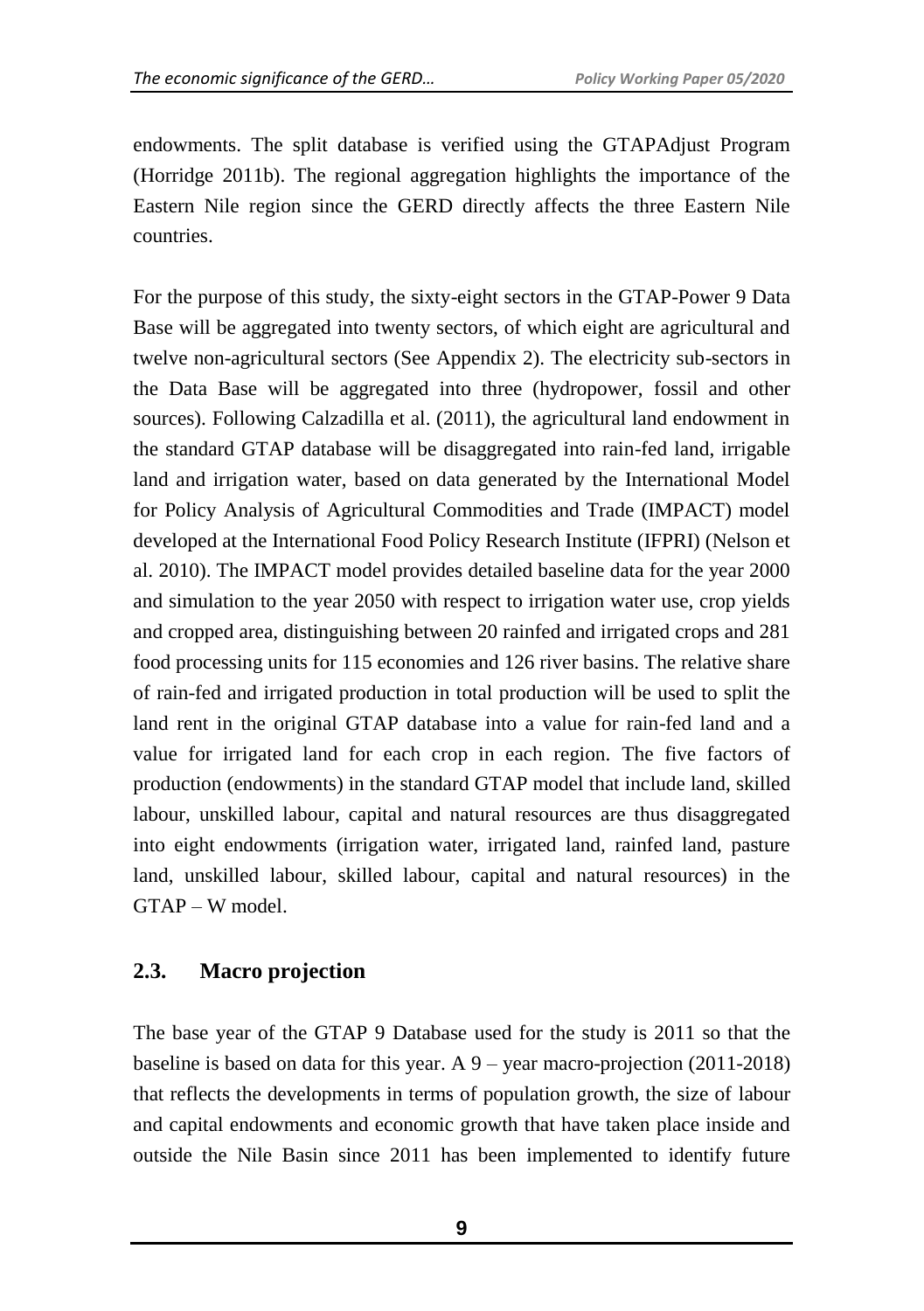baseline conditions and outcomes. In effect, the projection imposes a new macroeconomic equilibrium on the world economy including Ethiopia with higher levels of population, capital, labor, and GDP. Table 1 presents the cumulative growth rates used to construct the baseline with a projection of the world economies from 2011 onwards. Major macroeconomic data are updated and the effect of the GERD operation in the Eastern Nile Basin region is evaluated relative to this updated baseline situation. A two – year simulation (2019 and 2020) of sectoral growth in the Ethiopian economy has also been implemented to further update the baseline to 2020.

| $\frac{1}{2}$              |                   |          |                  |                |
|----------------------------|-------------------|----------|------------------|----------------|
| <b>Region</b>              |                   |          | Labor**          |                |
|                            | <b>Population</b> | Capital* | <b>Unskilled</b> | <b>Skilled</b> |
| Ethiopia                   | 20.9              | 26.6     | 26.6             | 224.5          |
| Sudan (pre- $2011$ )       | 14.7              | 18.9     | 18.9             | $-27$          |
| Egypt                      | 16.2              | 8.5      | 8.5              | 52.5           |
| <b>EQL</b> Region          | 22.9              | 25.6     | 25.6             | 52.4           |
| <b>Rest of East Africa</b> | 15.3              | 24.1     | 24.1             | 191            |
| Rest of North Africa       | 5.1               | 9.8      | 9.8              | 41.5           |
| Rest of Sub-Sahara Africa  | 18.1              | 30.3     | 30.3             | 16.7           |
| Rest of the world          | 8.4               | 7.6      | 7.6              | 26.8           |

#### <span id="page-14-0"></span>**Table 1: Cumulative growth rates (%) in population and factor endowments, 2011-2018**

Source: World Development Indicators, 2011 – 2018.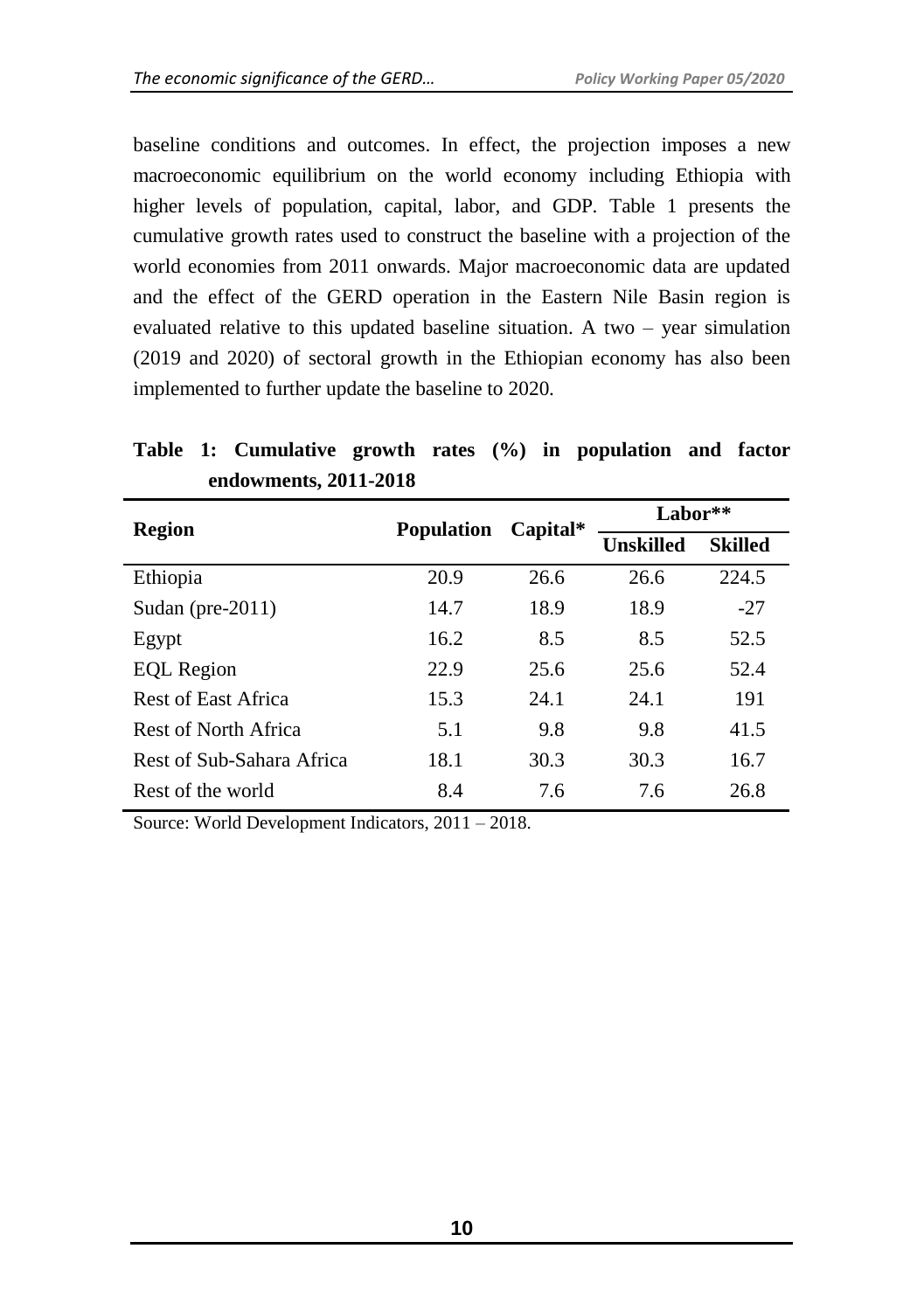# <span id="page-15-0"></span>**3. Scenario design**

There are essentially two phases in the process of implementing the GERD project: GERD impounding and GERD operation. According to Tractebel Engineering GDF Suez and Coyne et Bellier (2011), GERD impounding is expected to be realized in 6 years if it occurs in a sequence of average or wet years. In case it occurs during a sequence of dry years, GERD impounding will require one more year and will be realized in 7 years. Nevertheless, assuming an annual GERD release of 31 to 33  $km^3$ , recent MoWIE assessment reveals GERD filling would require 3 years, 4 to 5 years, 5 to 6 years and 10 years if it occurs during wet, average, dry and extreme dry hydrological conditions, respectively<sup>10</sup>. Assuming average hydrological conditions, 4 years (2020 – 2024) is considered to be feasibly ideal GERD filling period for this study. That is, GERD is expected to be operational in 2024.

Two scenarios are considered in assessing the economic and social significance of the GERD. First, economic effects of GERD operation on the Eastern Nile economies is assessed assuming it will be realized in 2024. Once operational, the GERD would not entail a significant reduction of water flowing to downstream countries. Since hydropower production is a non-consumptive water related activity, the flow of the Nile would not diminish significantly once the reservoir is filled. Whilst the evaporation loss is expected to increase in the GERD reservoir, estimated at about  $1.7 \text{ km}^3/\text{year}$  (MDI, 2012), evaporation losses from the HAD reservoir are expected to decrease once the GERD becomes operational. According to Blackmore and Whittington (2008), full development of the Ethiopian portion of the Blue Nile hydropower potential, i.e. the construction of four dams with a combined reservoir storage capacity equivalent to that of the GERD, would reduce the HAD evaporation losses by 1.9 km<sup>3</sup> /year. With GERD operating upstream, Egypt would thus gain a 3.6 percent increase in irrigation water supply from system wide reduction in evaporation loss (Kahsay et al., 2015).

 $\overline{\phantom{a}}$  $10$  Communications with members of the advisory team of the Ministry.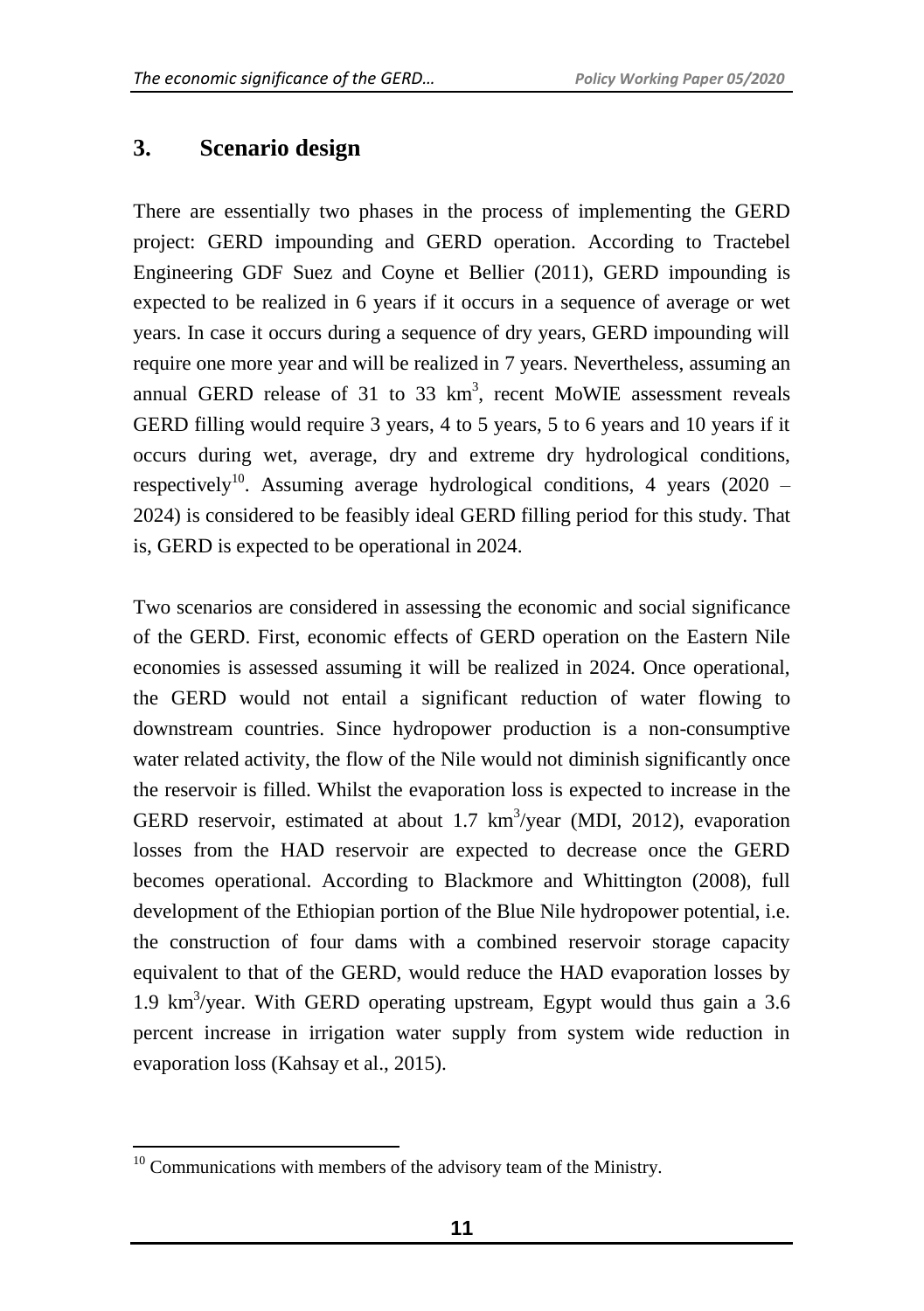The GERD will boost Ethiopia's energy potential substantially. When fully operational, the GERD is expected to generate about 15.7 TWh energy per year.<sup>11</sup> This corresponds to an increase in the country's hydropower production by 142.7 percent. The construction of the GERD will also increase Ethiopia's capital stock by about 6.3 percent. Sudan is expected to benefit from the GERD operation in many respects. The GERD is expected to trap much of the silt from the Blue Nile river that would otherwise fill up Sudan's dams and will increase the existing power generated at Roseires, Sennar and Merowe hydropower plants by about 35.5 percent from 8.5 TWh/year to more than 11.6 TWh/year (Asegdew *et al*., 2014). This corresponds to an increase in hydropower production of 35.4 percent (Kahsay *et al*., 2015). The GERD is also expected to reduce the negative impacts on agriculture as well as economically valuable infrastructure in Sudan caused by recurrent floods. In addition to saving lives, it is expected that the GERD will help to prevent more than USD 200 million in annual flood risk damage along more than 1,000 km of the Blue Nile river from the Ethiopia-Sudan Border to Khartoum (MDI, 2012). Flood damage risk will also be avoided in cities like Dongola, located far north of Khartoum that experience recurrent and devastating floods (ENTRO, 2006). Reduced sedimentation due to the GERD operating upstream is expected to protect Sudan's irrigation canals and equipment from damages, avoid much of the reservoir and canal dredging costs, and increase the life span of Sudanese reservoirs. Overall, flood damage reduction, reduced sedimentation and hence the increased life span of dams induced by GERD operation are assumed to augment Sudan's capital stock by 3 percent (Kahsay *et al*., 2015) in the GERD operation stage.

The GERD will create a regulated flow in the Blue Nile River and the main Nile River, and will offer as a result a more stable flow over the whole year for irrigated agriculture and hydropower production in Sudan and Egypt. This would ensure a more continuous irrigation water supply (increased by 5 percent) and improved water use efficiency than is the case without the GERD, resulting in 5 percent improvement in irrigation efficiency in Egypt and Sudan (Kahsay *et al*., 2015). However, the GERD would reduce the High Aswan Dam (HAD)

 $\overline{\phantom{a}}$  $11$  MoWIE, Technical Facts and View Points on GERD – Issue 1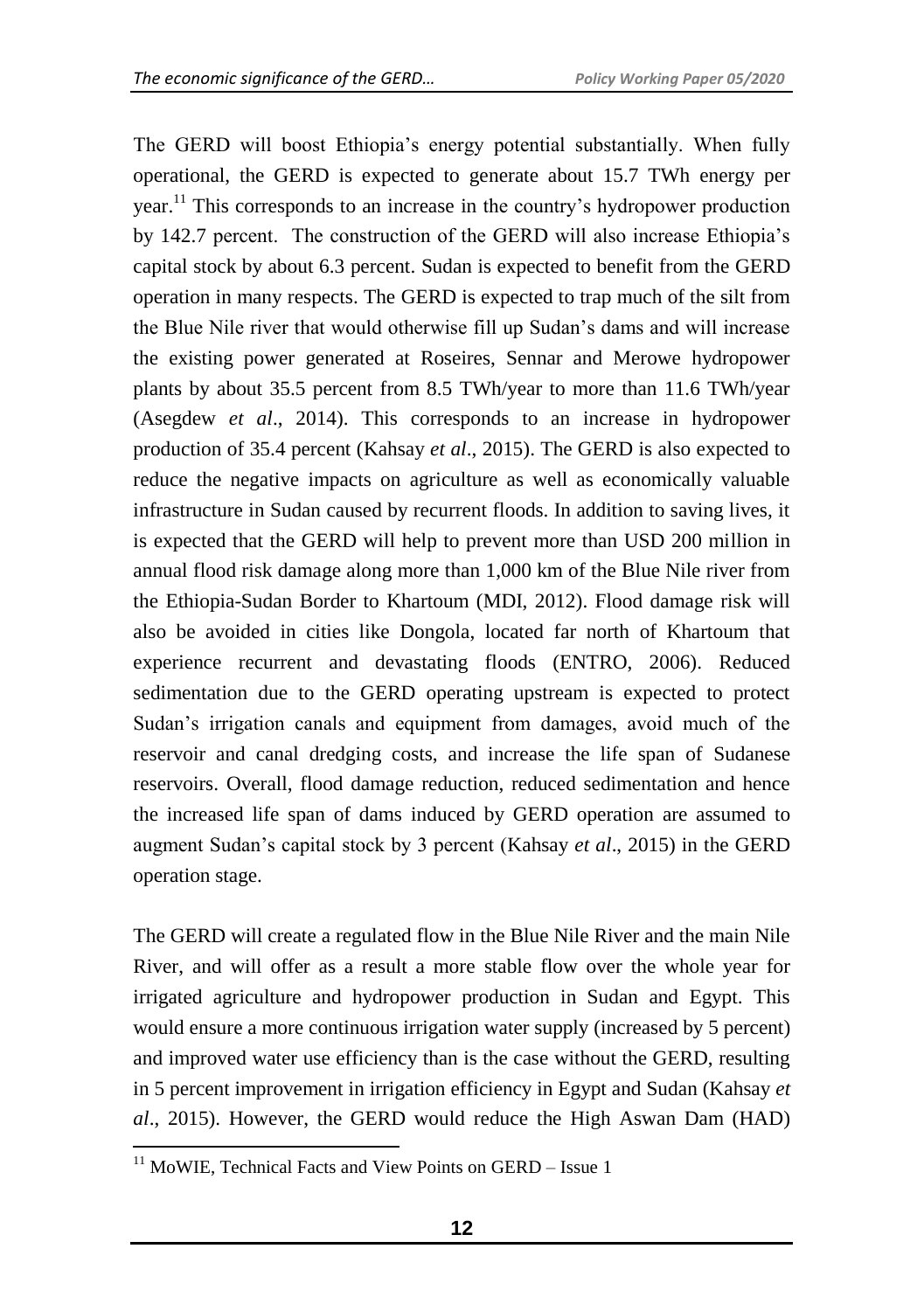power generation by 8 percent due to loss of head as the HAD would operate at a lower level with the GERD operating upstream (Asegdew *et al*., 2018; Kahsay *et al.*, 2015).<sup>12</sup> But the overall net gain to Egypt would be positive. Table 2 provides the main assumptions underlying the scenario related to GERD operation.

|                             | <b>Ethiopia</b> | Sudan    | Egypt  |
|-----------------------------|-----------------|----------|--------|
| Hydroelectricity production | $+142.7$        | $+35$    | -8     |
| Capital stock               | $+6.3$          | $+3$     |        |
| Irrigation water supply     |                 | $\theta$ | $+3.6$ |
| Water use efficiency        | 0               | $+5$     | $+5$   |

<span id="page-17-0"></span>

|  | Table 2: Main assumptions underlying GERD operation (in % change) |  |
|--|-------------------------------------------------------------------|--|
|  |                                                                   |  |

Source: Asegdew *et al*. (2018); Kahsay *et al*. (2015)

In the second stage, the economic cost of delaying the GERD operation beyond 2024 is assessed. The issue of GERD filling period has been the single most important source of contention between Ethiopia and downstream countries, Sudan and Egypt. Egypt in particular has been adamantly opposed to the GERD filling in a reasonable period of time. In fact, Egypt has always been trying to coerce Ethiopia into extending the GERD filling period to unacceptably long period of time. This makes assessing the economic costs or benefits to Ethiopia and the downstream countries of extending GERD filling period beyond four years up to 10 years. That is, this involves examining basin-wide and countryspecific economic repercussions of extending GERD filling and hence GERD operation between 2025 and 2030. Throughout the period, the Ethiopian economy is assumed to expand at the rate estimated in the forthcoming ten–year perspective development plan.

 $\overline{a}$  $12$  According to MDI (2012), though more constant flows arrive at HAD all over the year with GERD operating upstream, the mean HAD water level is reduced to 167 meters which is 4 meters lower than the case without the GERD. This results in lower head and hence lower energy generation from HAD. This could be related to evaporation loss and seepage from the GERD reservoir.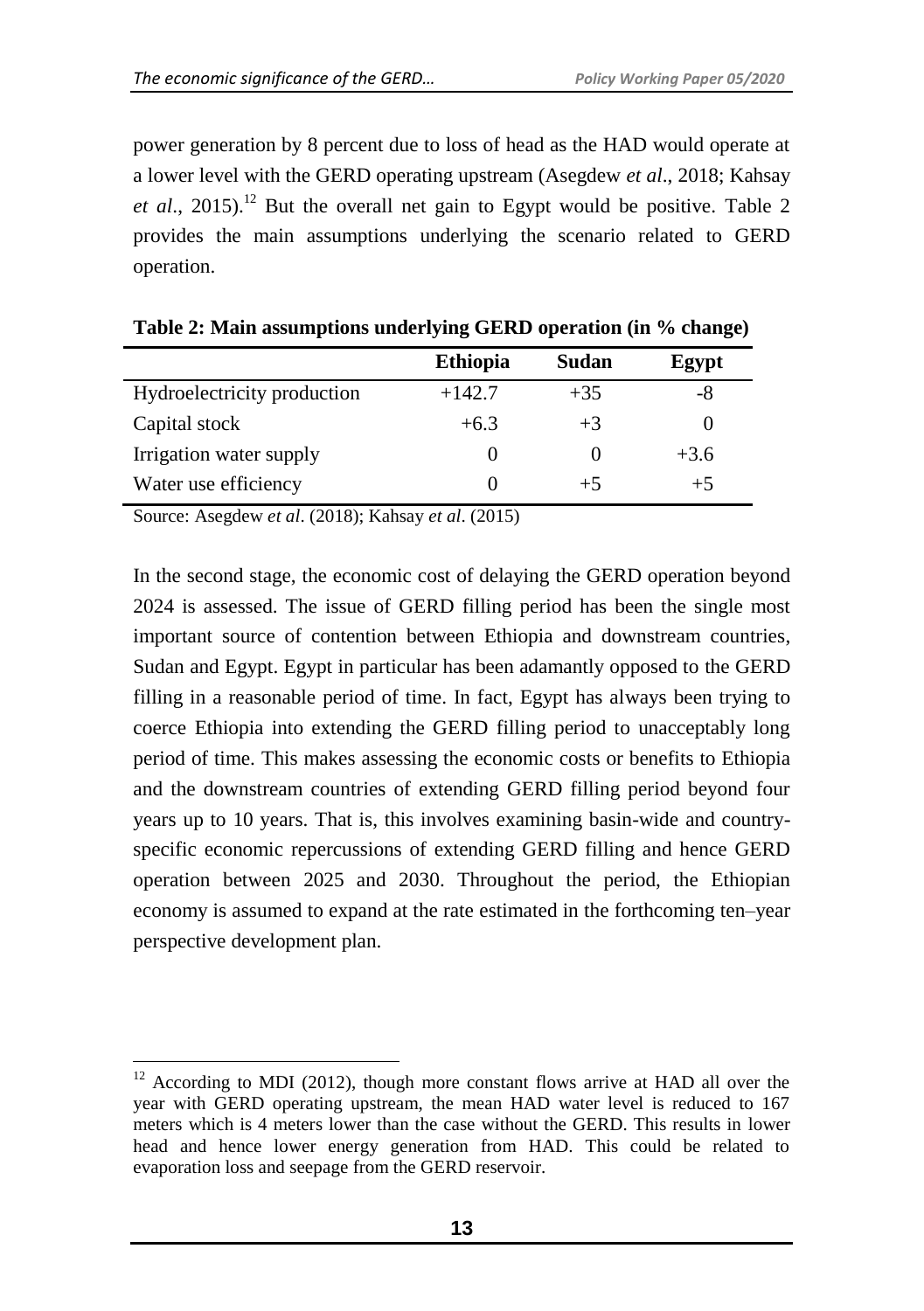## <span id="page-18-0"></span>**4. Simulation results**

This section presents the results of the simulations to assess the direct and indirect economic effects of GERD operation in 2024 on the Eastern Nile economies and the economic consequences of delaying GERD operation beyond 2024. Changes in real GDP, economic growth, household income, and welfare effects relative to the baseline are used in measuring the economic effects of the operation of the dam and assessing the economic costs of delaying it.

#### <span id="page-18-1"></span>**4.1. Economic effects of GERD operation in 2024**

The simulation results reveal that the GERD operation stimulates real GDP in the Eastern Nile basin (Figure 2). The basin-wide gain in real GDP due to GERD operation is in the order of USD 8.07 billion. Ethiopia earns a staggering USD 6.79 billon of the total basin-wide gain in real GDP induced by GERD operation while Sudan and Egypt earn USD 1.11 billion and USD 0.17 billion gain in real GDP, respectively. Thus, all the Eastern Nile countries are expected to benefit from GERD operation. Yet, the distribution of the benefits is highly skewed with Ethiopian amassing 84 percent of the GDP gain followed remotely by Sudan that gains 14 percent of the benefit. Egypt earns a mere 2 percent of the basin – wide gain in GDP. This reveals that the GERD involves no potential economic costs on both Egypt and Sudan. Thus, accounting for engineering estimates<sup>13</sup> of GERD's impact on HAD power generation, the net economywide effect is positive for all countries including Egypt, reflecting a win-win outcome. This underscores the fact that the benefits of the GERD should be seen in the wider basin –wide economic perspective.

 $\overline{\phantom{a}}$ 

<sup>13</sup> See, for instance, Asegdew *et al*. (2018).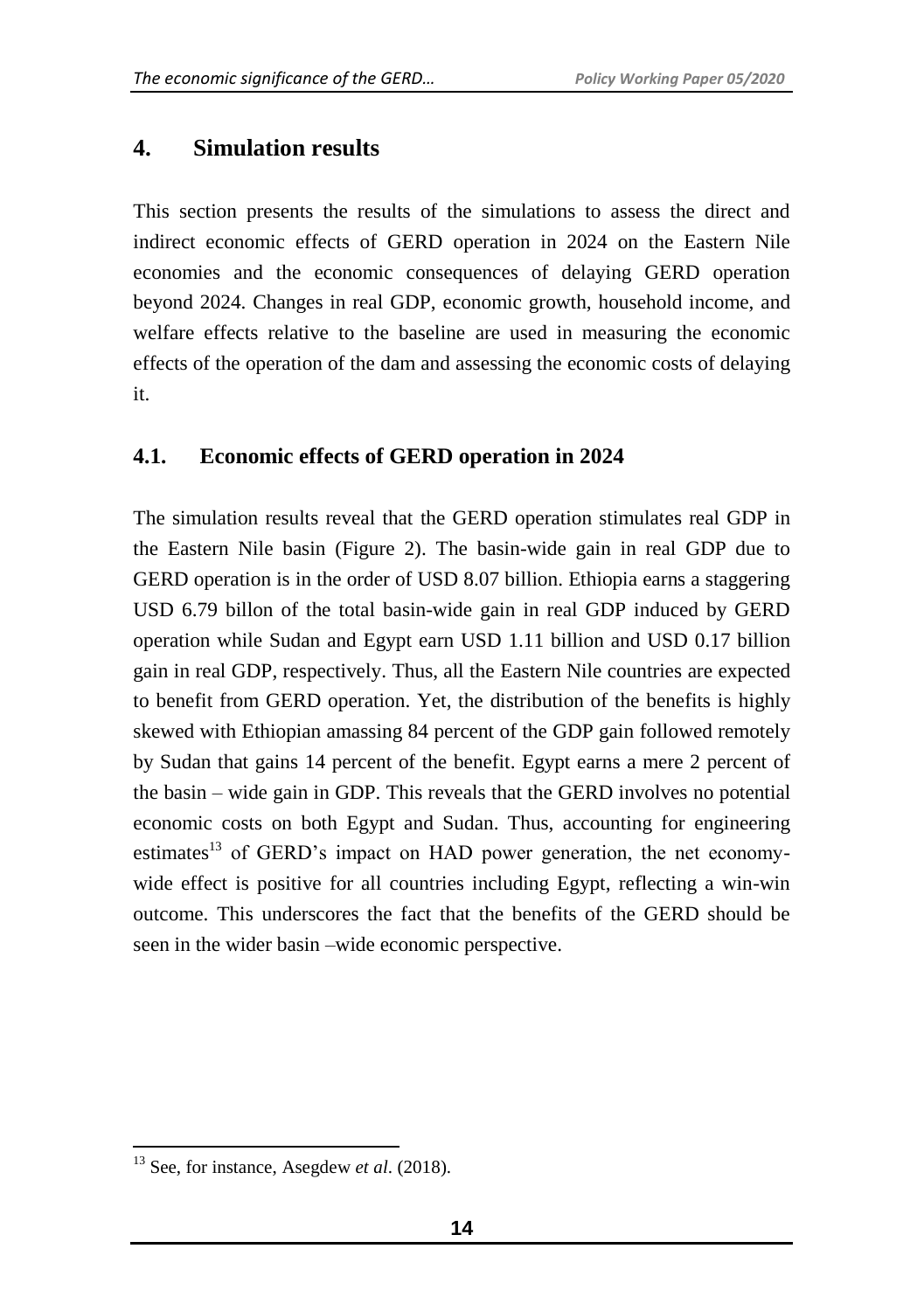

<span id="page-19-0"></span>**Figure 2: The effect of GERD operation on real GDP**

Source: Simulation results

The Ethiopian economy is expected to grow at the rate of 1.5 percent due to GERD operation (Figure 3). GERD induced economic growth of Ethiopia is anchored mainly on the tremendous improvements in energy supply which in turn increases efficiency, capacity utilization and productivity for the energy– constrained economy. Some studies (e.g. Abdisa, 2018; Carlsson *et al*., 2018) indicate that power outage decreases productivity and increases cost of production of Ethiopian firms. Similarly, the economy of Sudan expands by 1.2 percent with GERD operating upstream, mainly due to enhanced capital stock resulting from the GERD induced flood damage reduction. Reduced sediment load and hence enhanced power generation in Sudan's power plants induced by GERD operation would also stimulate economic growth in the Sudan. With benefits in terms of improved water use efficiency, the GERD would further improve economic growth in the Sudan. GERD operation does offer significant benefits for Egypt's economy in terms of increased water supply due to reduced evaporation loss from the HAD, as well as the opportunity for improving water use efficiency as a result of a more regulated flow of water throughout the year. Overall, the results show that GERD operation would enhance Egypt's economy to a certain extent (0.04%).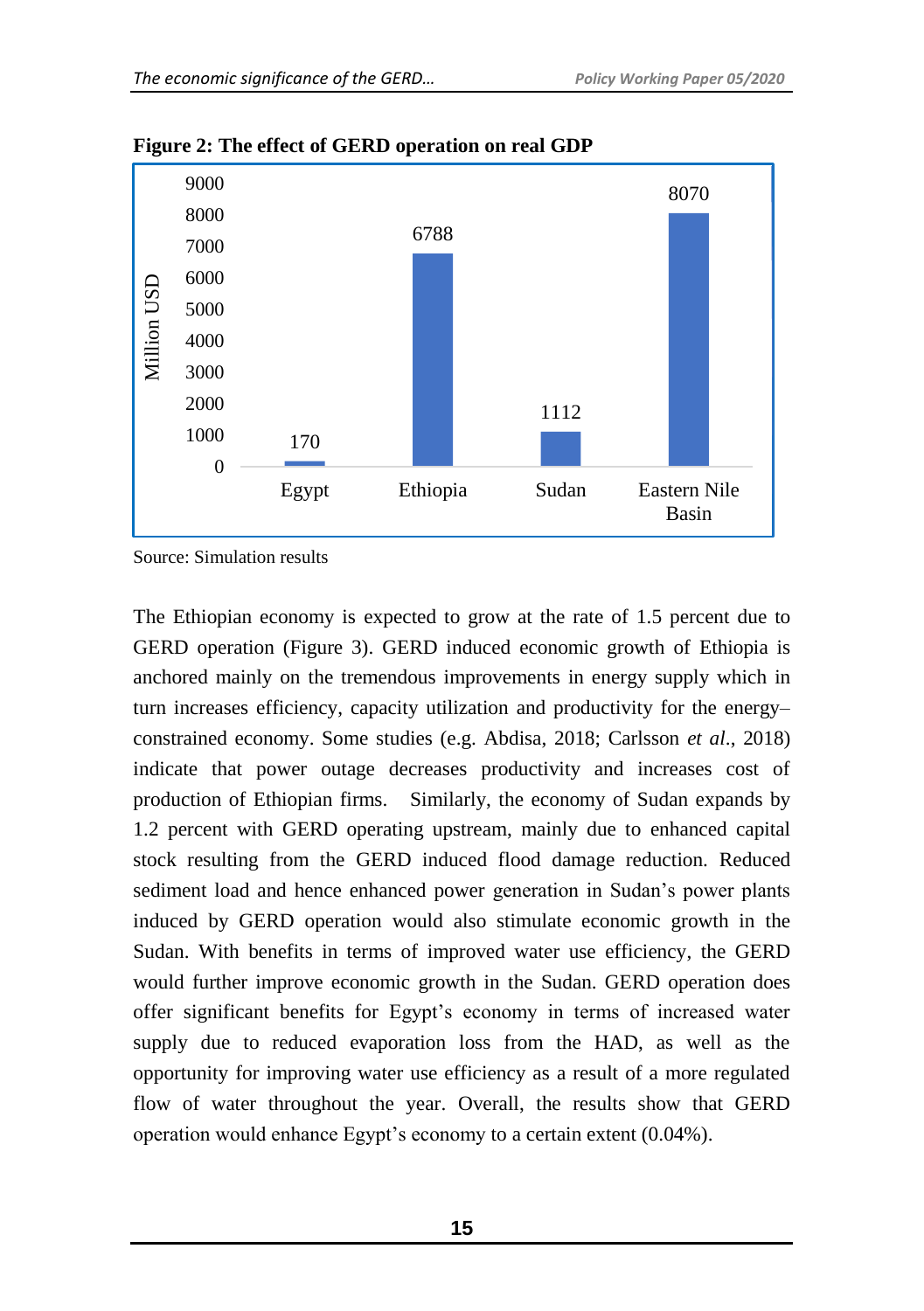

<span id="page-20-0"></span>**Figure 3: The effect of GERD operation on economic growth**

Source: Simulation results

The welfare effects of the GERD, as measured by the equivalent variation  $(EV)^{14}$ , would be substantial. The total welfare gain in the Eastern Nile countries induced by GERD operation is about USD 9.17 billion. Ethiopia is expected to benefit a welfare gain of about USD 6.83 billion while the Sudan and Egypt are expected to experience a welfare gain of USD 1.17 billion each (Figure 4). Thus, all the Eastern Nile countries experience a positive welfare change due to GERD operation, although the distribution is uneven with Ethiopia, Sudan and Egypt earning 74, 13 and 13 percent of the total welfare gain, respectively.

The simulation results reveal that the GERD improves the real return to unskilled labor in the Eastern Nile countries. The real return for unskilled labor improves by 8.8, 0.9 and 0.5 percent in Ethiopia, Sudan, and Egypt, respectively due to GERD operation. The real return to unskilled labor measures the changes in return to unskilled labor relative to the price index of consumption expenditure and hence reflects trends in poverty reduction. Thus, the GERD is of significant importance in reducing poverty, mainly in Ethiopia and to some extent in Sudan and Egypt. Results for household income exhibit a similar

 $\overline{\phantom{a}}$  $14$  Equivalent variation measures here the amount of income that would have to be given to an economy before building the dam so as to leave the economy as well off as it would be after the dam has been built.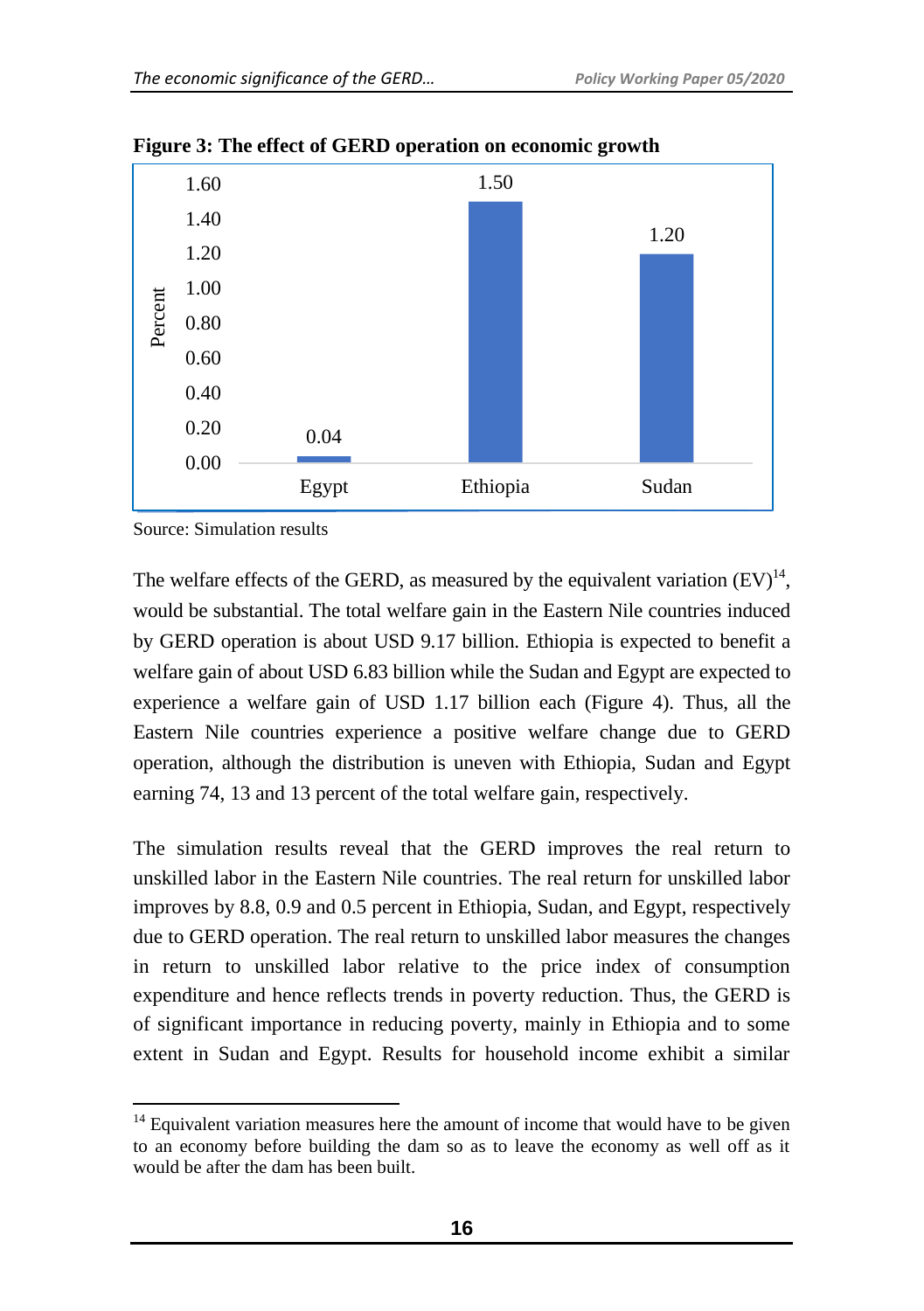pattern (Figure 5). Ethiopia enjoys the largest improvement in household income from GERD operation due to increased economic activity and productivity. The GERD operation would also improve household income in Sudan and Egypt. Improved household income induced by the GERD operation is expected to contribute to improving household consumption and hence improve the standard of living of the Eastern Nile population.



<span id="page-21-0"></span>

Source: Simulation results

<span id="page-21-1"></span>



Source: Simulation results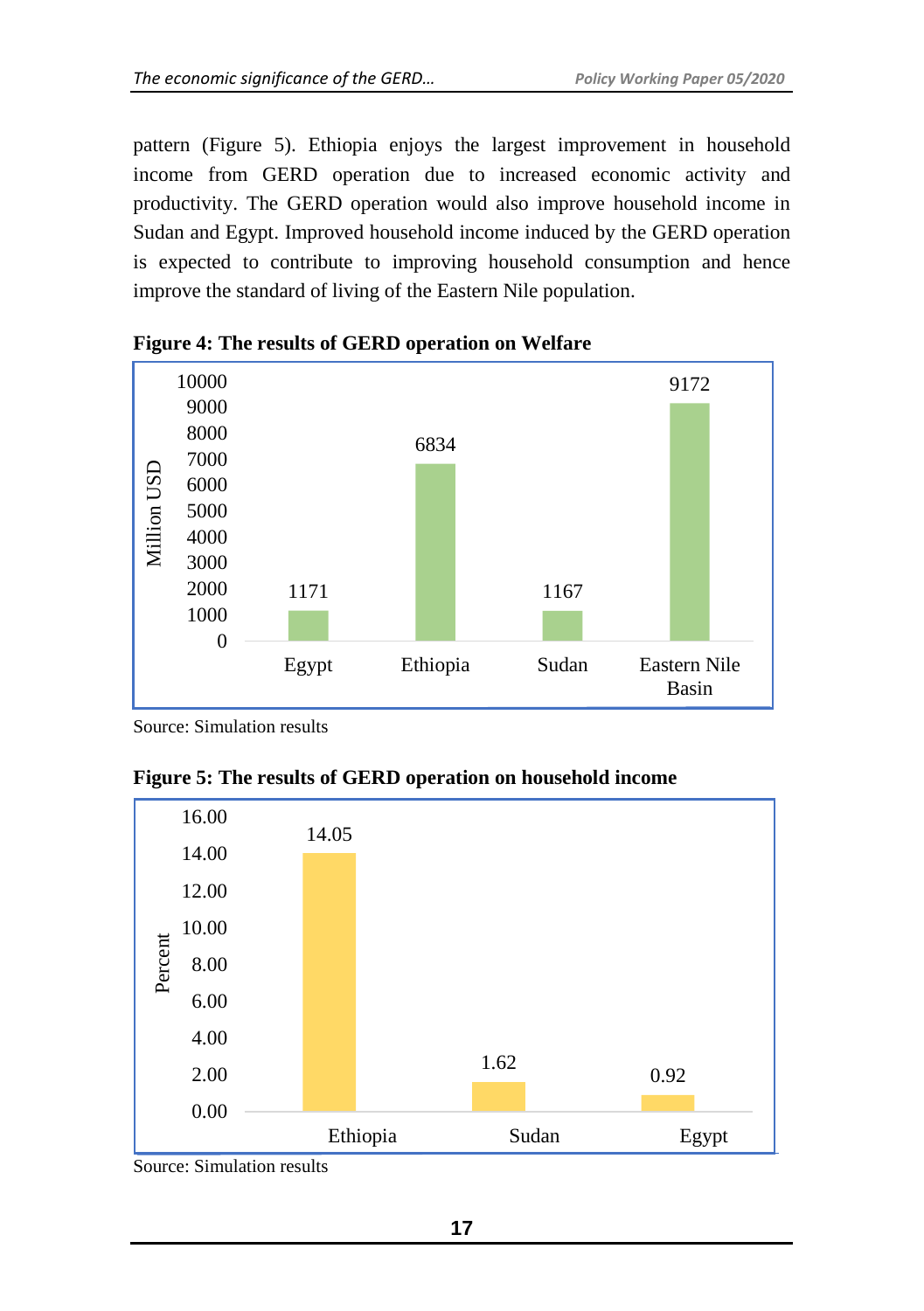#### <span id="page-22-0"></span>**4.2. Economic consequences of delaying GERD operation**

The effect of the GERD on real GDP in the Eastern Nile economies varies for different filling period of the dam. The gain in real GDP of the Eastern Nile basin declines to USD 5.97 billion when GERD operation is delayed by a year (i.e. it becomes operational in 2025). Extending GERD filling period by three and six years would bring its basin – wide economic significance (in terms of contribution to real GDP) down to USD 5.15 billion and USD 4.15 billion, respectively, from USD 8.07 billion gain in basin – wide real GDP expected to be realized if the GERD is filled in four years (2020 – 2024) period (Figure 6). Apparently, basin–wide gains in real GDP would dwindle successively as GERD operation phase is extended beyond 2024. The declining basin–wide real GDP gain is influenced mainly by the adverse effect of delayed operation of the dam on the real GDP gain of Ethiopia and to a lesser extent on that of the Sudan. Ethiopia's real GDP gain from the GERD is estimated to decline successively from USD 6.79 billion to USD 3.1 billion if GERD operation is delayed from 2024 to 2030 (i.e. delays by six years)<sup>15</sup>. The total loss to Ethiopia in terms of foregone real GDP gains due to delays in GERD operation up to 2030 would be USD 24.68 billion. Sudan and Egypt would lose a total real GDP gain of USD 4.47 billion and USD 790 million, respectively, for the same reason.



<span id="page-22-1"></span>**Figure 6: Effect of extending GERD filling period on real GDP** 

 $\overline{a}$ <sup>15</sup> If the GERD is filled and hence becomes operational in the  $6<sup>th</sup>$  year, then there is a delay of two years as it is supposed to generate energy in the  $4<sup>th</sup>$  year (i.e. 2024). Similarly, if the GERD has become operational in the  $10<sup>th</sup>$  year, there will be a delay of six years.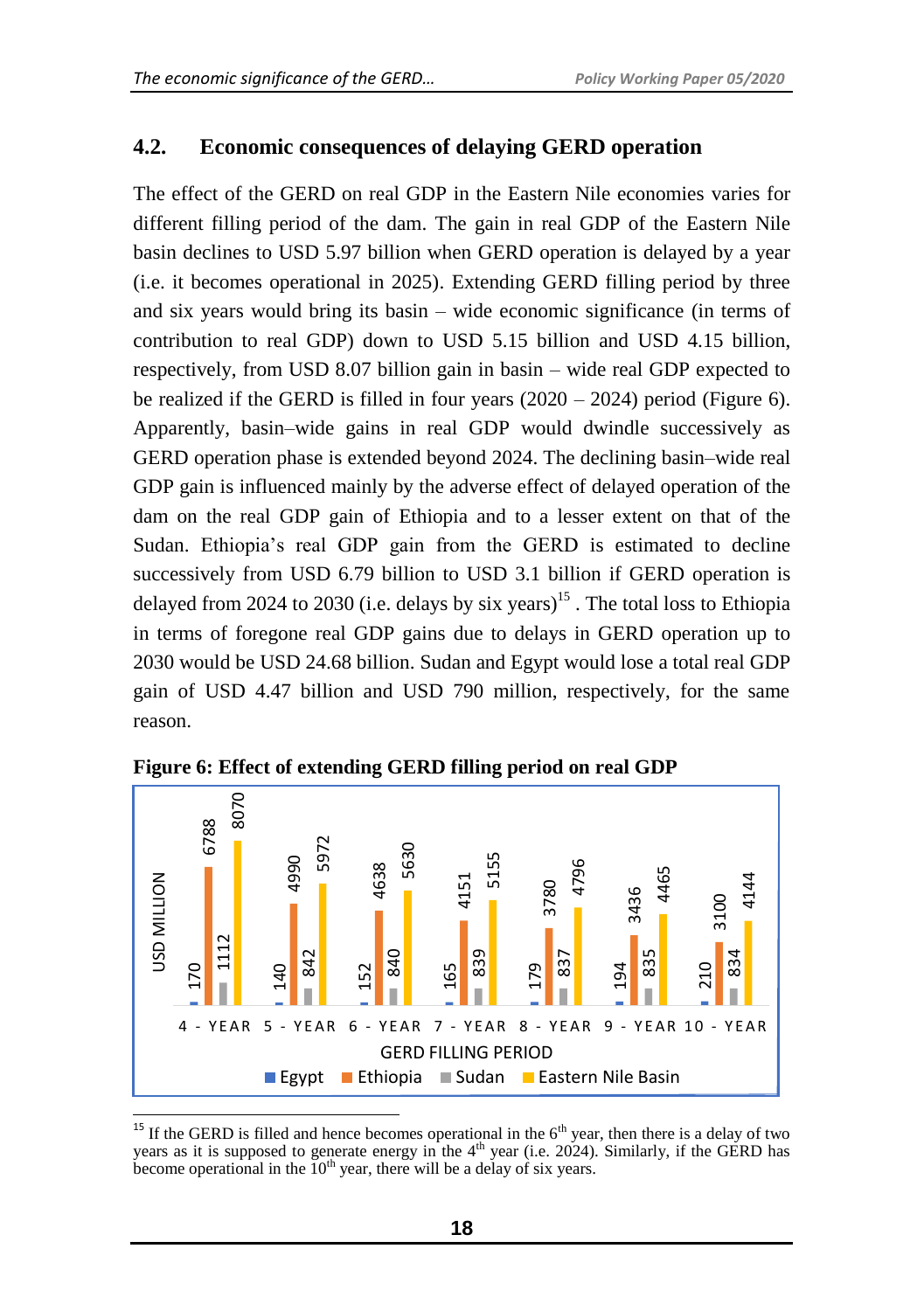#### Source: Simulation results

Delaying the GERD operation period would also diminish economic growth in the Eastern Nile countries (Figure 7). Extending GERD operation by six years to 2030 diminishes GERD induced economic growth in Ethiopia and Sudan to 0.25 and 0.9 percent, respectively, as compared to 1.5 and 1.2 percent economic growth the countries could achieve if the GERD goes operational in 2024. Economic growth rate in Egypt would also oscillate between 0.04 and 0.03 percent and remains, on the average, stable at 0.04 percent for all GERD operation periods considered.



<span id="page-23-0"></span>**Figure 7: Effect of extending GERD filling period on economic growth**

Source: Simulation results

Gains in household income is expected to decrease for all countries as GERD operation period is extended beyond the assumed period (i.e. 2024) (Figure 8). If the GERD operation is delayed by three and six years, Ethiopia would experience a decline in household income to 3.38 percent and 1.75 percent, respectively. For Sudan, gains in household income declines from 1.62 percent to 1.18 percent when GERD operation is delayed by six years (i.e. if GERD becomes operation in the year 2030 instead of 2024). Growth rate in household income in Egypt would increase from 0.92 percent to 1.33 percent over the E<br>
4 - YEAR<br>
4 - YEAR<br>
Source: Simul<br>
Gains in hou<br>
operation period.<br>
If the GERI<br>
experience a<br>
respectively.<br>
to 1.18 perc<br>
becomes ope<br>
income in E<br>
same period.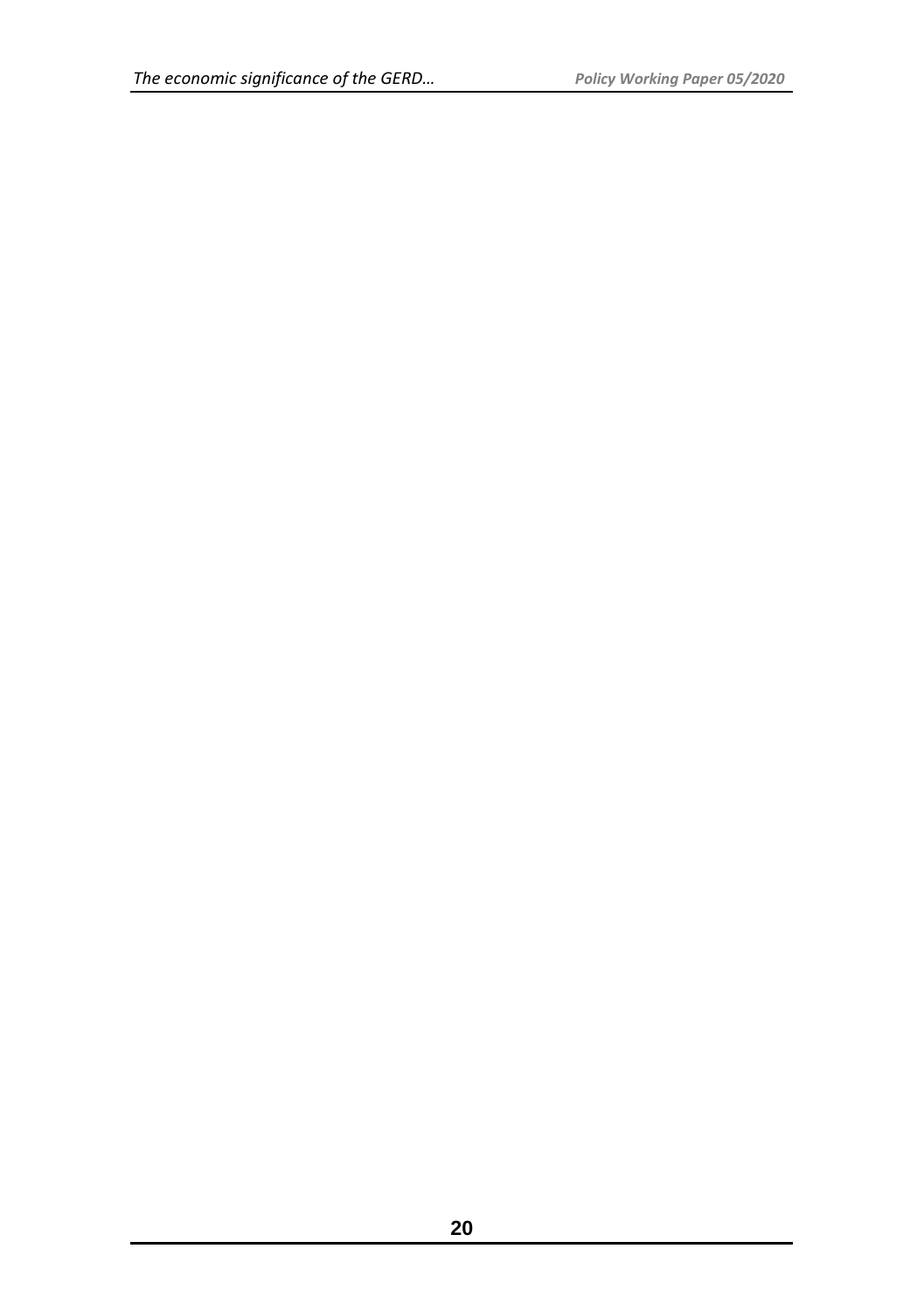

**Figure 8: Effect of extending GERD filling period on household income** 

Source: Simulation results

The effect of the GERD in enhancing real GDP is substantial but decreases as the GERD operation period delays. The economic cost of postponing GERD operation by extending the filling period of the dam is quite significant (Figure 9). Relative to GERD filling in four years, the total economic cost to the Eastern Nile basin countries of extending the GERD filling by a single year from four to five years, as measured by foregone gain in real GDP, is estimated at USD 2.1 billion. The economic cost is expected to increase to USD 8.4 and USD 14.5 billion if GERD operation is delayed by two and three years, respectively. Delaying the operation of the GERD by five and six years would entail a staggering economic cost of USD 25.2 billion and USD 29.9 billion, respectively, to the Eastern Nile economy. Delaying GERD operation involves a significant economic cost to all the Eastern Nile countries, albeit Ethiopia is disproportionately affected. Extending GERD impounding from four to five years would result in a net economic cost of USD 1.8 billion on the Ethiopian economy. Ethiopia's economic cost is expected to increase sharply to USD 12.3 billion and USD 24.7 billion, respectively, if GERD impounding is delayed by three and six years. If the operation of the GERD is delayed by a year, Sudan is expected to incur an economic cost of USD 270 million. Sudan's economic cost **Example 1.96 billion** and USD 1.4.5 billion and USD 1.4.7 billion and USD 4.47 billion, respectively, if GERD impounding its of the CERD operation period of the dam is quite significant (Tigure 1.92 0.92 0.1 0.92 0.92 0.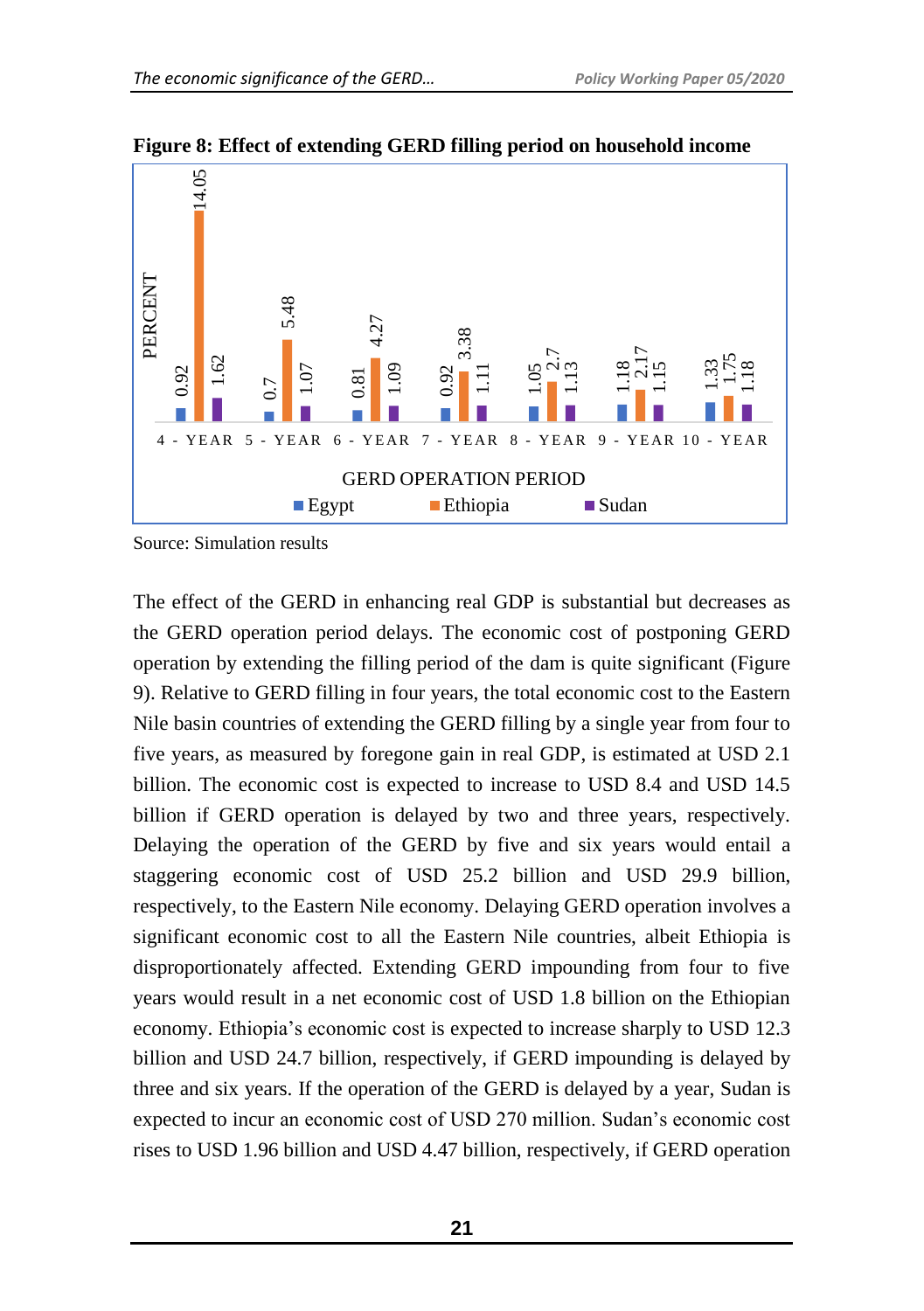is extended by three and six years. Similarly, Egypt would face an economic cost that increases from USD 30 million to USD 297 million and USD 790 million, respectively, when GERD operation is delayed by one, three and six years.



<span id="page-26-0"></span>**Figure 9: Loss in real GDP associated to delaying GERD filling period**

Source: Simulation results

The simulation results for welfare loss due to extended GERD impounding and hence operation exhibit similar and yet more profound effect (Figure 10). Delaying the GERD operation period by one year entails a total welfare loss of USD 9.2 billion to the Eastern Nile basin economies. The total welfare loss rises to USD 22.2 billon and USD 28.3 billion, respectively, if GERD operation is delayed by three and four years. Extending GERD filling by six years results in a staggering USD 39.9 billion welfare loss in the Eastern Nile basin. Ethiopia shoulders much of the burden with 15.8 USD and 26.3 USD billion welfare loss associated with extending the GERD operation by three and six years, respectively. Egypt incurs a welfare loss of USD 3.23 billion and USD 7.32 billion due to the extension of GERD filling by three and six years, respectively. Similarly, Sudan experiences a welfare loss of USD 3.23 billion and USD 6.34 **Billion** if the GERD operation is delayed by three and six years, respectively.<br>Billion if the GERD operation is delayed by three and six years, respectively. Such that concerned also the state of the state of the state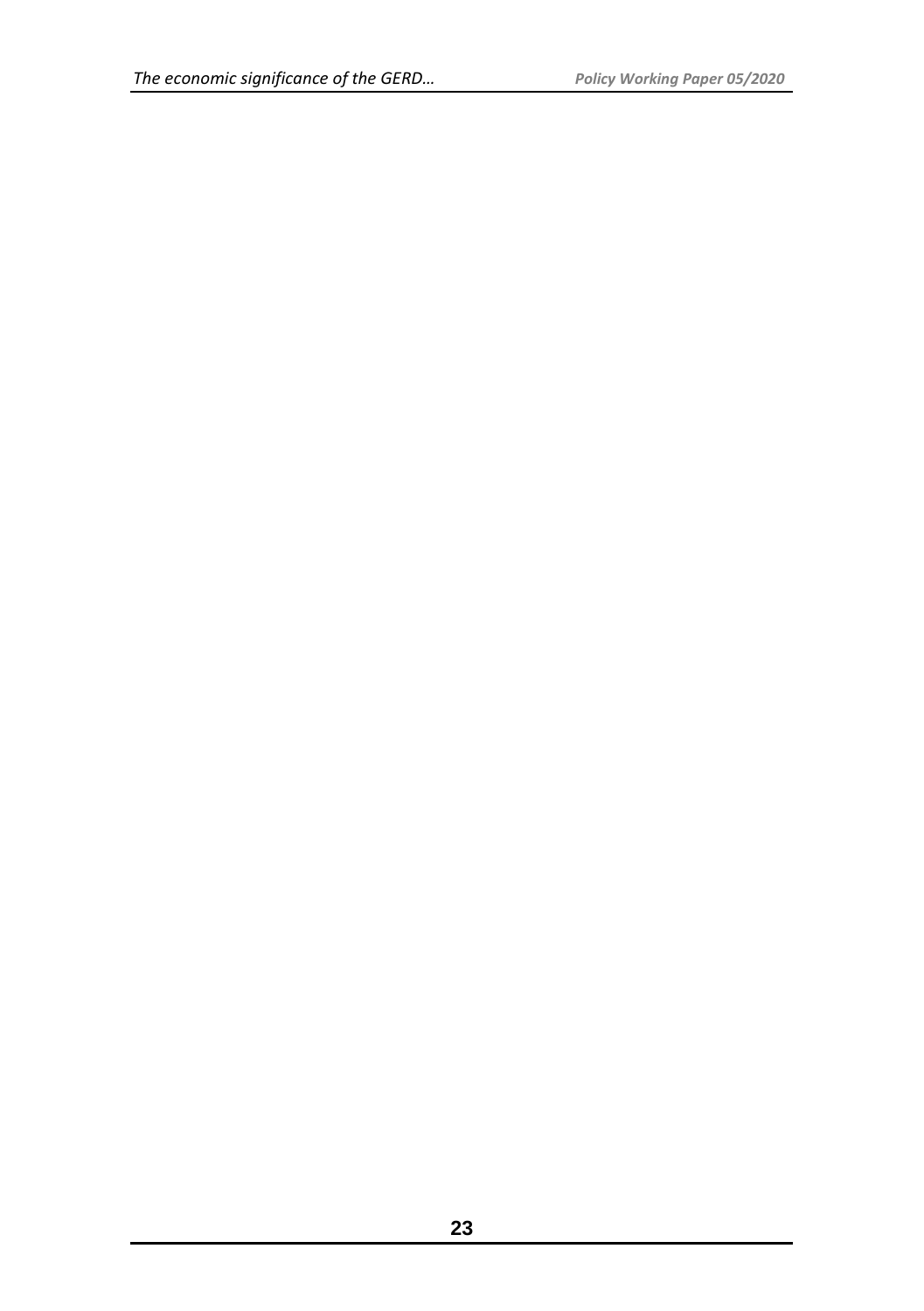

**Figure 10: Welfare loss associated to delaying GERD filling period**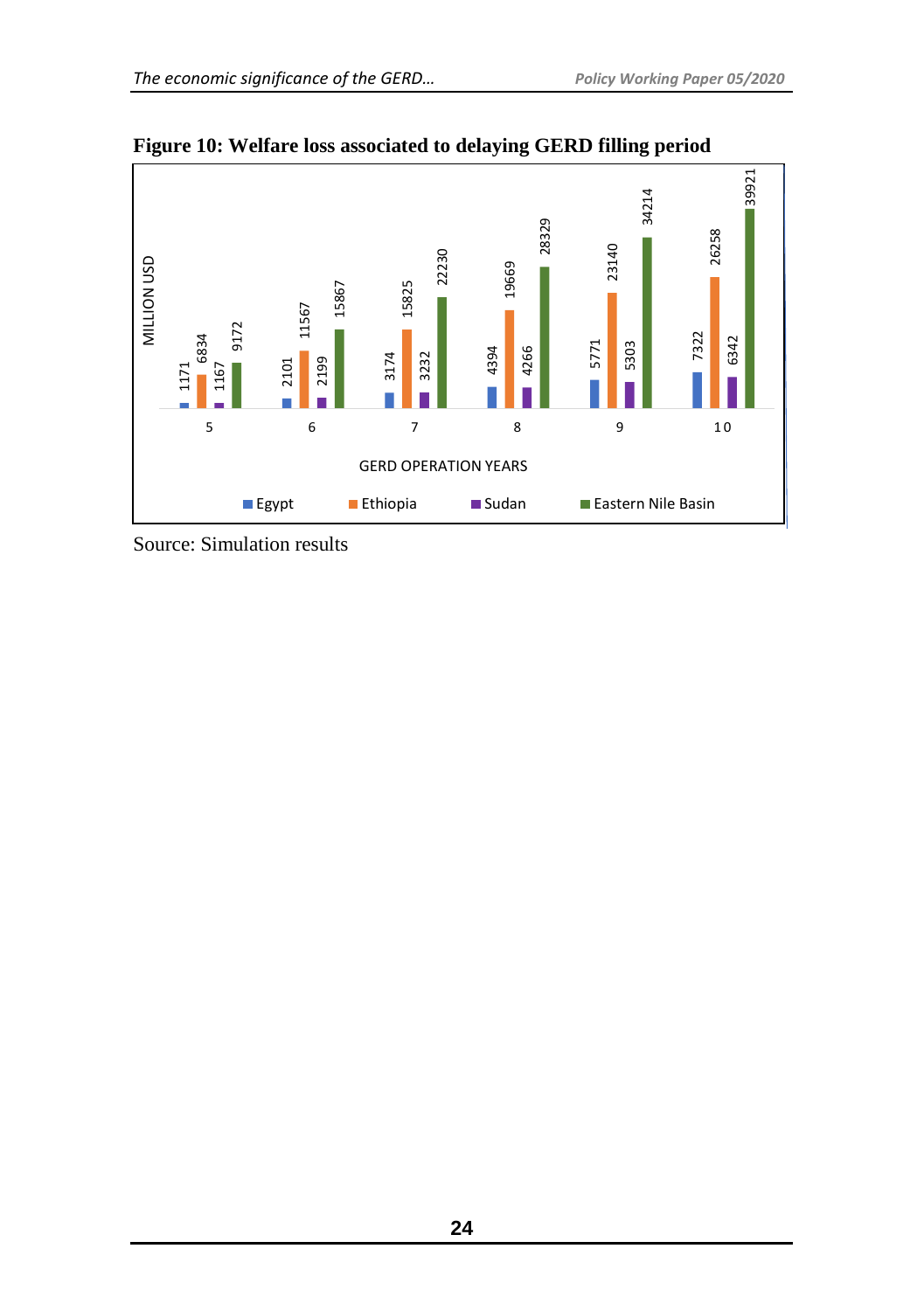# <span id="page-29-0"></span>**5. Conclusions and recommendations**

Ethiopia is building a large hydropower dam known as the Grand Ethiopian Renaissance Dam (GERD) on the Blue Nile River close to the border with Sudan. The project has been a source of concern for downstream countries Sudan and Egypt. Employing a multi-region, multi-sector computable general equilibrium framework, this study estimates the economic effects of the GERD on the Eastern Nile economies. The study evaluates the significance of the dam in two steps. First, economic significance of GERD operation to the Eastern Nile economies assuming the dam will be filled in four years. In the second step, the economic cost of delaying GERD filling and hence operation beyond four years (5 to 10 years) is estimated.

The results of the analysis demonstrate the significance of the GERD in generating basin-wide economic benefits. GERD operation following four years impounding phase significantly enhances economic growth, household income and welfare in all the Eastern Nile countries. The GERD would also contribute to poverty alleviation in the Eastern Nile Basin by increasing real income to unskilled labour.

The results of the study corroborate the findings of previous studies (Strzepek, et al., 2008; and Aydin, 2010). This includes the findings of several hydrological models developed to evaluate the downstream impacts of Ethiopia's development of the Blue Nile waters to maximize hydropower production (e.g. Guariso and Whittington, 1987; Whittington et al., 2005; and Blackmore and Whittington, 2008). The results of the study are also consistent to the findings of recent studies on the economic effects of the dam (e.g. Kahsay *et al*., 2015; Kahsay et al., 2019; Arjoon *et al*., 2014). The findings of the present study, like that of previous studies, reveal that hydropower dams enhance economic growth.

Extending the filling phase of the dam beyond four years entails huge economic cost to the Eastern Nile economies in terms of foregone gains in real GDP and welfare. The economic cost rises rapidly as the impounding phase extends from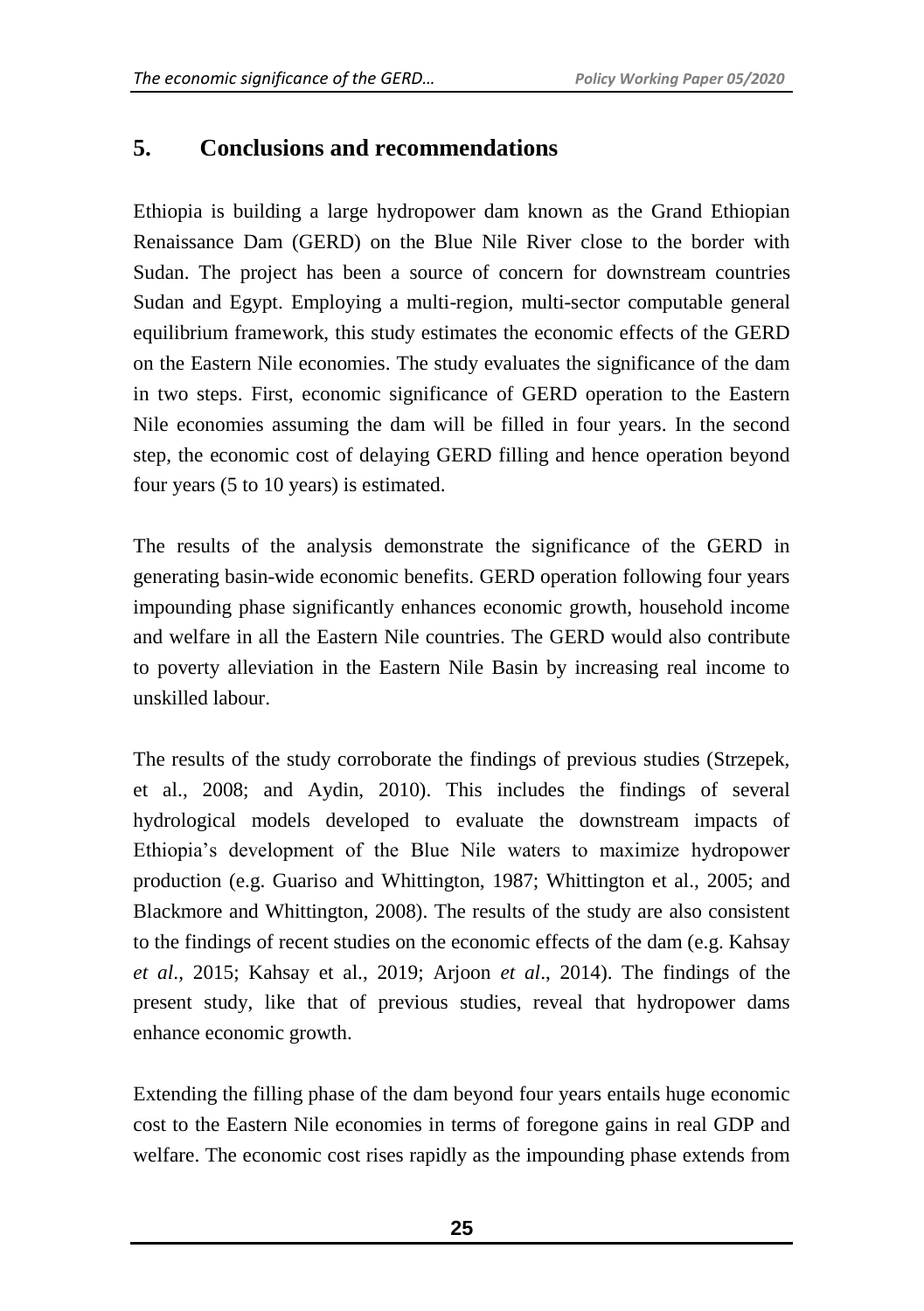five to ten years. Delaying the operation of the dam entails substantial economic cost to all the Eastern Nile economies though Ethiopia is heavily affected compared to the downstream countries, Sudan and Egypt. Thus, extending the GERD filling period and hence operation adversely affects the economy of the entire Eastern Nile basin so that no economic rationale can justify it.

Although all Eastern Nile countries incur costs due to delays in GERD operation, Ethiopia's economic cost appears to be significant. Therefore, it is imperative that Ethiopia ensures timely completion of the dam. Second, given the mutual benefit of GERD for Eastern Nile countries, there is a strong economic rationale for basin–wide cooperation to finalize the dam without delays.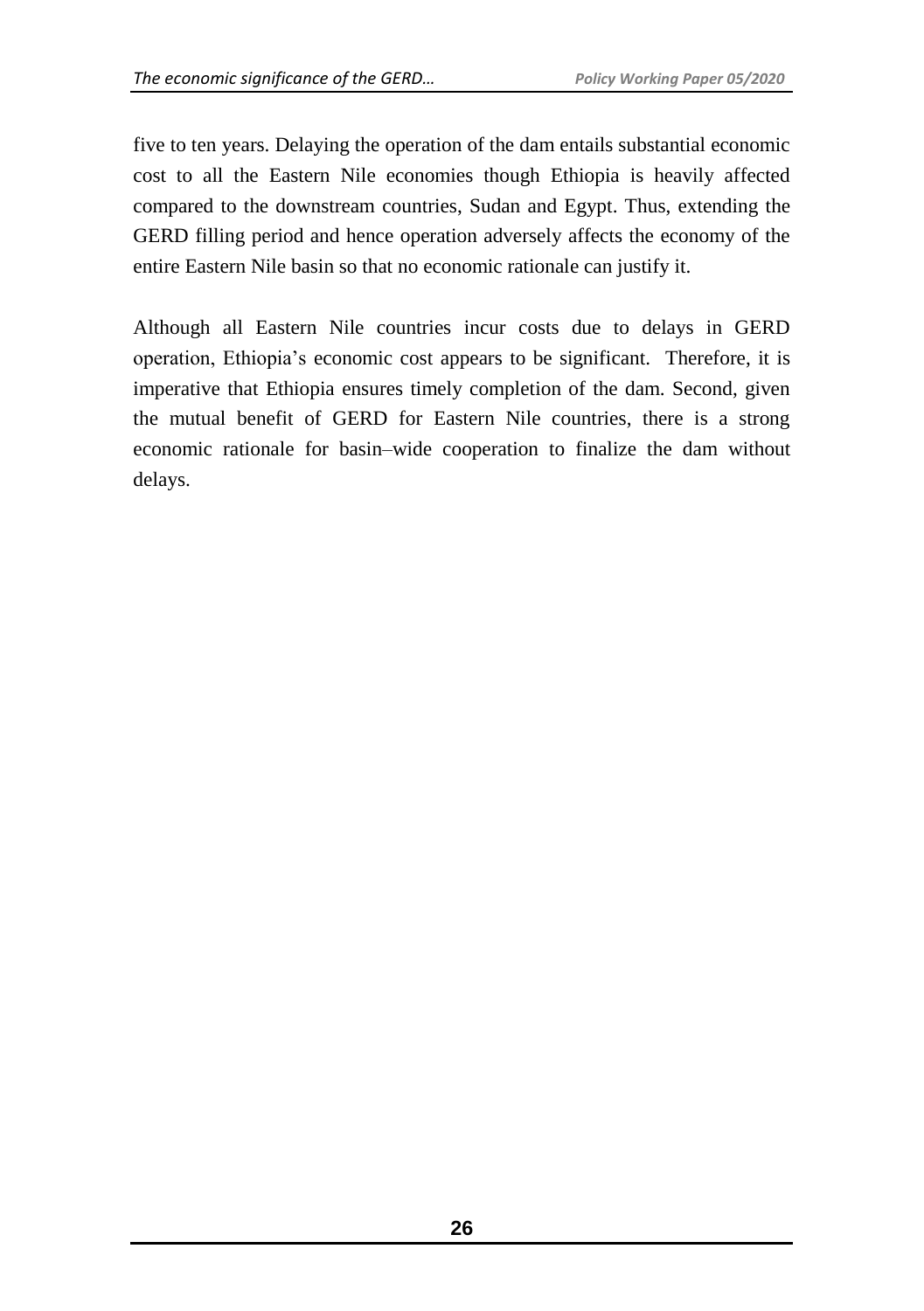#### <span id="page-31-0"></span>**References**

- Abdisa, L. (2018). Power outages, its economic cost and firm performance: Evidence from Ethiopia, University of Milan, Department of Economics, Management and Quantitative Method (DEMM).
- Armington, P. A. (1969). A Theory of Demand for Products Distinguished by Place of production. IMF Staff Papers 16: 159 – 178.
- Asegdew, G. M. and Semu, A. M. (2014). Assessment of the Impact of the Grand Ethiopian Renaissance Dam on the Performance of the High Aswan Dam. *Journal of Water Resource and Protection,* 6:583-598.
- Asegdew, G. M., Semu, A. M., Moges, M. A. (2018). Evaluation of multi storage hydropower development in the upper Blue Nile River (Ethiopia): regional perspective. *Journal of Hydrology: Regional studies*: 1 – 14.
- Aydin, L. (2010). The Economic and Environmental Impacts of Constructing Hydro Power Plants in Turkey: A Dynamic CGE Analysis (2004- 2020). Natural Resources, 1: 69-79.
- Blackmore, D. & Whittington, D. (2008). Opportunities for Cooperative Water Resources Development on the Eastern Nile: Risks and Rewards. An Independent Report of the Scoping Study Team to the Eastern Nile Council of Ministers.
- Block, P., Strzepek, K. (2010). Economic Analysis of Large-Scale Upstream River Basin Development on the Blue Nile in Ethiopia Considering Transient Conditions, Climate Variability, and Climate Change. *J. Water Resour. Plann. Manage*. 136: 156 – 166.
- Brockmeier, M. (2001). A Graphical Exposition of the GTAP Model. GTAP Technical Paper No. 8 (revised).
- Bureau of Reclamation, US Department of Interior (USBR). (1964). Land and Water Resources of the Blue Nile Basin: Ethiopia. Washington, DC.
- Burfisher, M. E. (2011). *Introduction to Computable General Equilibrium Models.* Cambridge University Press, Cambridge.
- Calzadilla, A., Rehdanz, K., & Tol, R. S. J. (2010). The economic impact of more sustainable water use in agriculture: A computable general equilibrium analysis. *Journal of Hydrology*, 384, 292-305.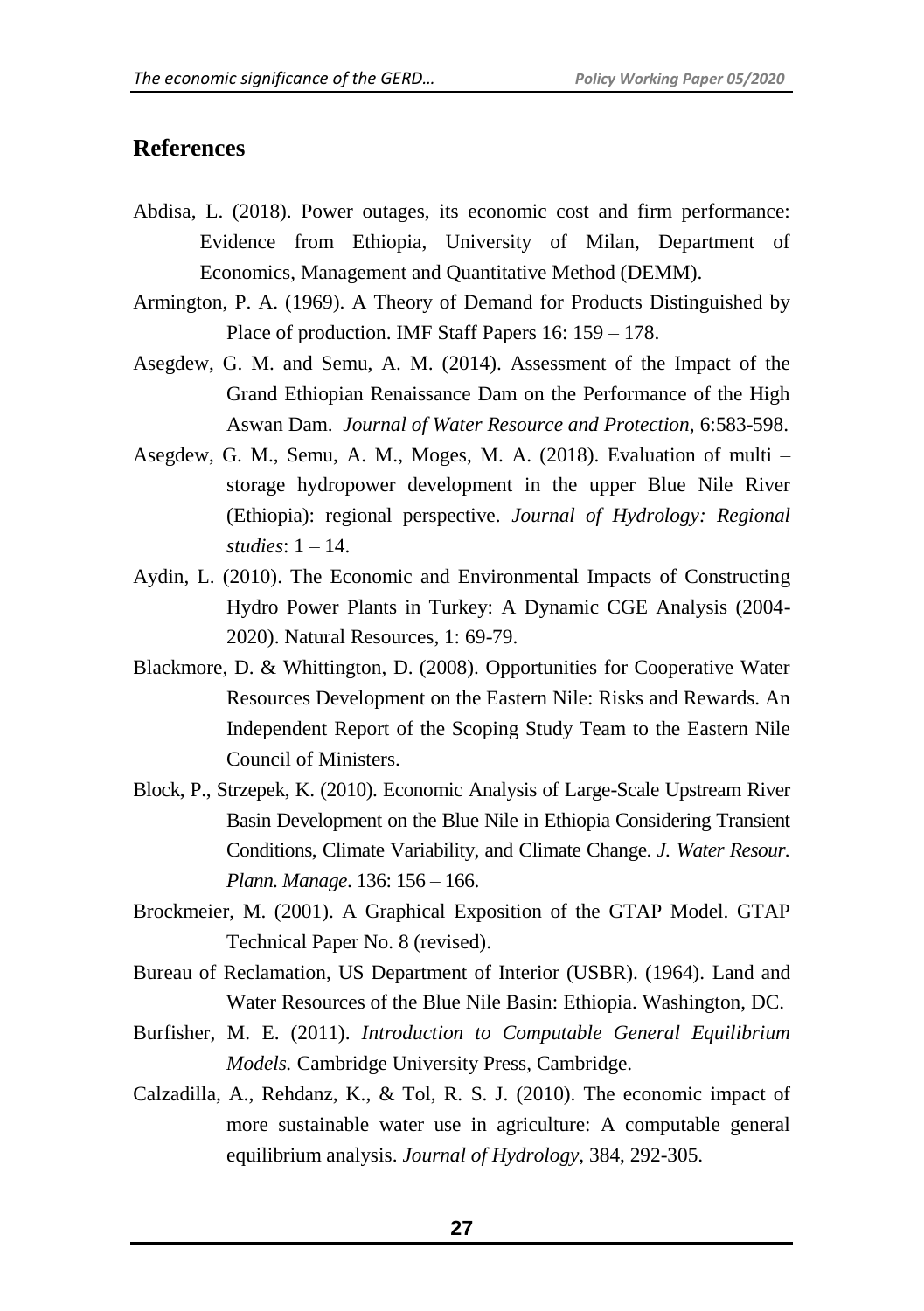- Calzadilla, A., Rehdanz, K., & Tol, R. S. J. (2011). The GTAP-W model: accounting for water use in agriculture. Working Paper No. 1745. Kiel Institute for the World Economy.
- Carlsson, F., Demeke, E., Martinsson, P. and Tesemma, T. (2018). Cost of Power Outages for Manufacturing Firms in Ethiopia: A Stated Preference Study, Working Paper in Economics No. 731, Department of Economics, University of Gothenburg, Sweden.
- FAO. (2005). Irrigation in Africa in figures: AQUASTAT survey 2005. Rome.
- Ferrari, E., McDonald, S., & Osman, R. (2013). Grand Ethiopian Renaissance Dam: A Global CGE Model to Assess the Economic Effects on the Ethiopian Economy. Paper prepared for the 16<sup>th</sup> Annual Conference on Global Economic Analysis.
- Guariso, G., and Whittington, D. (1987). Implications of Ethiopian water development for Egypt and Sudan. *International Journal of Water Resources Development* 3(2): 105 – 114.
- Goor, Q., Halleux, C., Mohamed, Y., & Tilmant, A. (2010). Optimal operation of a multipurpose multireservoir system in the Eastern Nile River Basin. Hydrol. Earth Syst. Sci., 14: 1895–1908.
- Hertel, T.W. (1997). *Global Trade Analysis: Modeling and Applications*. Cambridge University Press, Cambridge.
- McCartney, M. P., Alemayehu, T., Easton, Z. M., and Awulachew, S. B. (2012). Simulating current and future water resources development in the Blue Nile river basin, in Seleshi Bekele Awulachew, Vladimir Smakhtin, David Molden, Don Peden, eds., The Nile River Basin: Water, Agriculture, Governance and Livelihoods. New York: Routledge.
- MDI consulting engineers. (2012) The Grand Ethiopian Renaissance Dam Project Report: Initial Transboundary Environmental Impact Assessment. EEPCo, Addis Ababa.
- MoFA. (2013). A Week in the Horn of Africa: The International Panel of Experts' Report on the Grand Ethiopian Renaissance Dam. Available on line on [http://www.mfa.gov.et/weekHornAfrica/morewha.php?wi=1024#10](http://www.mfa.gov.et/weekHornAfrica/morewha.php?wi=1024#1026)

[26.](http://www.mfa.gov.et/weekHornAfrica/morewha.php?wi=1024#1026) Accessed on January 3, 2014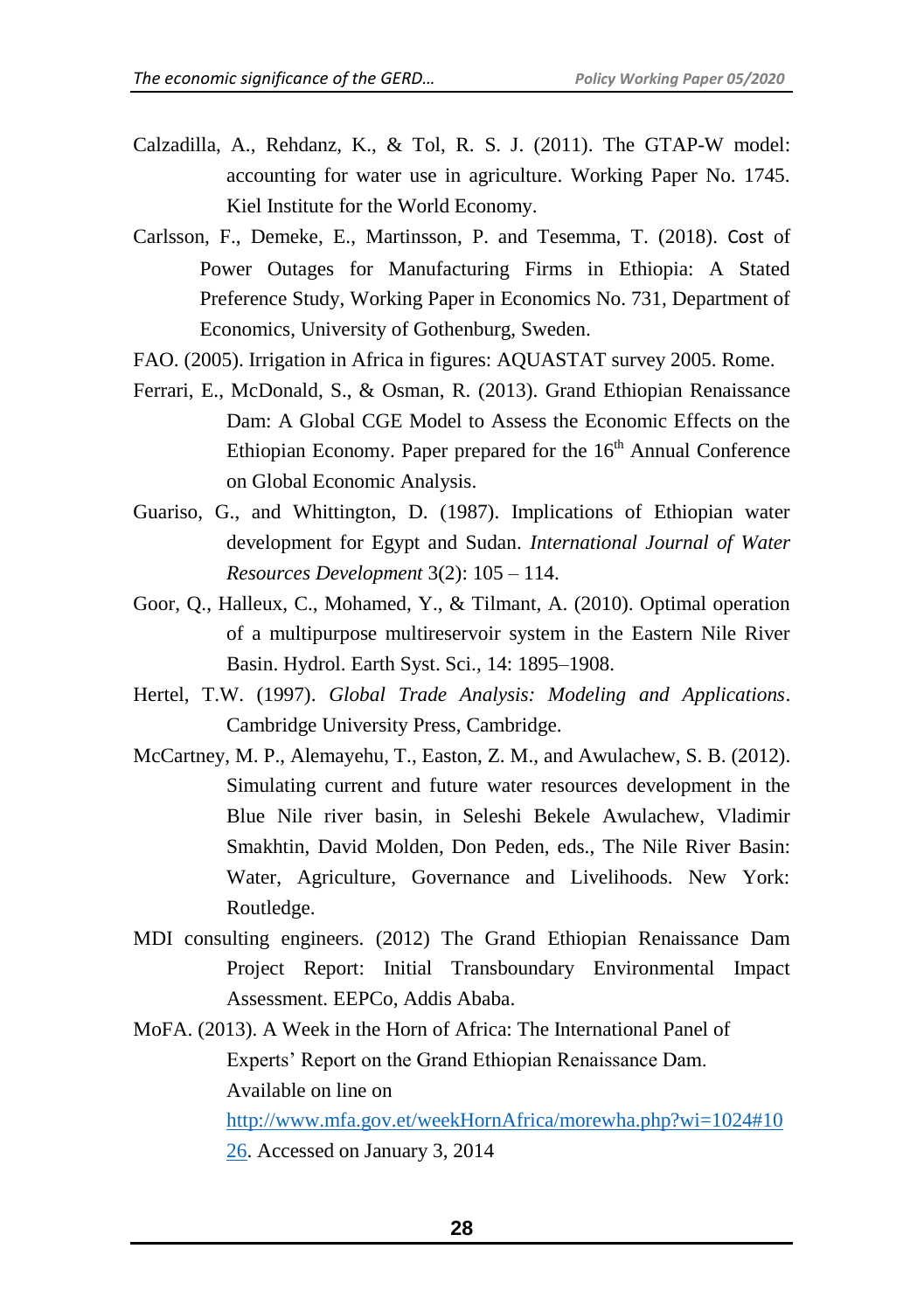- MoFED. (2010). Growth and Transformation Plan 2010/11-2014/15. Addis Ababa.
- MoWIE. (2020). Ten Year Development Plan (Amharic), Addis Ababa.
- Parsons Brinckerhoff. (2013). Ethiopian Power System Expansion Master Plan Study, Interm Report. EEPCo, Addis Ababa.
- REN21. (2013). Renewables 2013: Global Status Report 2013.
- Robinson, S., Strzepek, K., El-Said, M., & Lofgren, H. (2003). The High Dam at Aswan. In R. Bhatia, R. Cestti, M. Scatasta and R.P.S. Malik (Eds.), Indirect Economic Impacts of Dams: Case Studies from India, Egypt and Brazil. The World Bank.
- Rosegrant, M. W., Cai, X., & Cline, S. A. (2002). World Water and Food to 2025. International Food Policy Research Institute. Washington D.C. 322 pp.
- Strzepek, K. M., Yohe, G. W., Tol, R. S. J, & Rosegrant, M. W. (2008). The value of the high Aswan Dam to the Egyptian economy. Ecological Economics, 66:117-126.
- Tractebel Engineering GDF Suez and Coyne et Bellier. (2011). Hydrological and Reservoir Simulations Studies, GERD Project Impounding and Operation Simulations Impact Study on High Aswan Dam. EEPCo, Addis Ababa.
- Whittington, D., Wu, X., & Sadoff, C. (2005). Water resources management in the Nile Basin: The economic value of cooperation. Water policy, 7: 227-252.
- Woldehanna, F. (2019). Energy Sector Overview: Reform Directions, Paper presented at Water and Energy Week, Ethiopian Skylight Hotel, Addis Ababa.
- World Bank. (2013). Ethiopian Economic Update II: Laying the Foundation for Achieving Middle Income Status. Washington D.C.
- World Energy Council. (2010). 2010 Survey of Energy Resources. WEC, United Kingdom.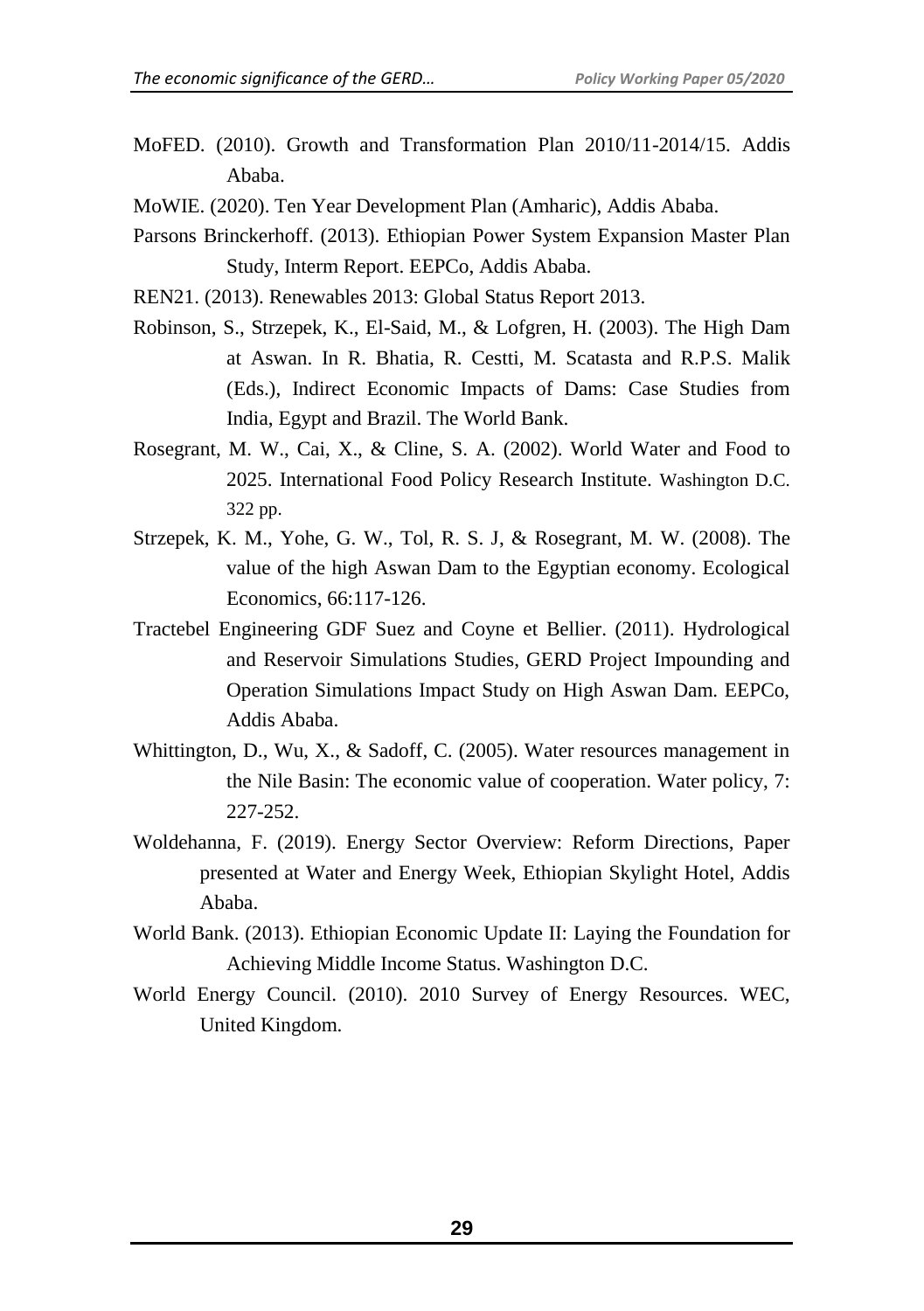# **Appendix**

# **Appendix 1: Regional Aggregation**

<span id="page-34-0"></span>

| <b>Region</b>                  | <b>Description</b>                                                                                |
|--------------------------------|---------------------------------------------------------------------------------------------------|
| Egypt                          | Egypt                                                                                             |
| Ethiopia                       | Ethiopia                                                                                          |
| Sudan (pre-2011)               | Sudan                                                                                             |
| <b>Equatorial Lakes Region</b> | Rwanda, Uganda, Kenya, United Republic of Tanzania                                                |
| <b>Rest of East Africa</b>     | Burundi, Comoros, Djibouti, Eritrea, Mayotte, Seychelles, Somalia                                 |
| Rest of North Africa           | Morocco, Tunisia, Algeria, Libyan Arab Jamahiriya, Western Sahara                                 |
| Rest of Sub-Sahara Africa)     | Benin, Burkina Faso, Cameroon, Cote d'Ivoire, Ghana, Guinea, Nigeria, Senegal, Togo, Cape Verde,  |
|                                | Gambia, Guinea-Bissau, Liberia, Mali, Mauritania, Niger, Saint Helena, ASCENSION AND              |
|                                | TRISTAN DA CUNHA, Sierra Leone, Central African Republic, Chad, Congo, Equatorial Guinea,         |
|                                | Gabon, Sao Tome and Principe, Angola, Democratic Republic of Congo, Madagascar, Malawi,           |
|                                | Mauritius, Mozambique, Zambia, Zimbabwe, Botswana, Namibia, South Africa, Lesotho, Swaziland      |
| Rest of the World              | New Zealand, Rest of Oceania, China, Hong Kong, Japan, Republic of Korea, Mongolia, Taiwan,       |
|                                | Rest of East Asia, Brunei Darussalam, Cambodia, Indonesia, Lao People's Democratic Republic,      |
|                                | Malaysia, Philippines, Singapore, Thailand, Viet Nam, Rest of Southeast Asia, Bangladesh, India,  |
|                                | Nepal, Pakistan, Sri Lanka, Rest of South Asia, Canada, united States of America, Mexico, Rest of |
|                                | North America, Argentina, Bolivia, Brazil, Chile, Colombia, Ecuador, Paraguay, Peru, Uruguay,     |
|                                | Venezuela, Rest of South America, Costa Rica, Guatemala, Honduras, Nicaragua, Panama, El          |
|                                | Salvador, Rest of Central America, Dominican Republic, Jamaica, Puerto Rico, Trinidad and Tobago, |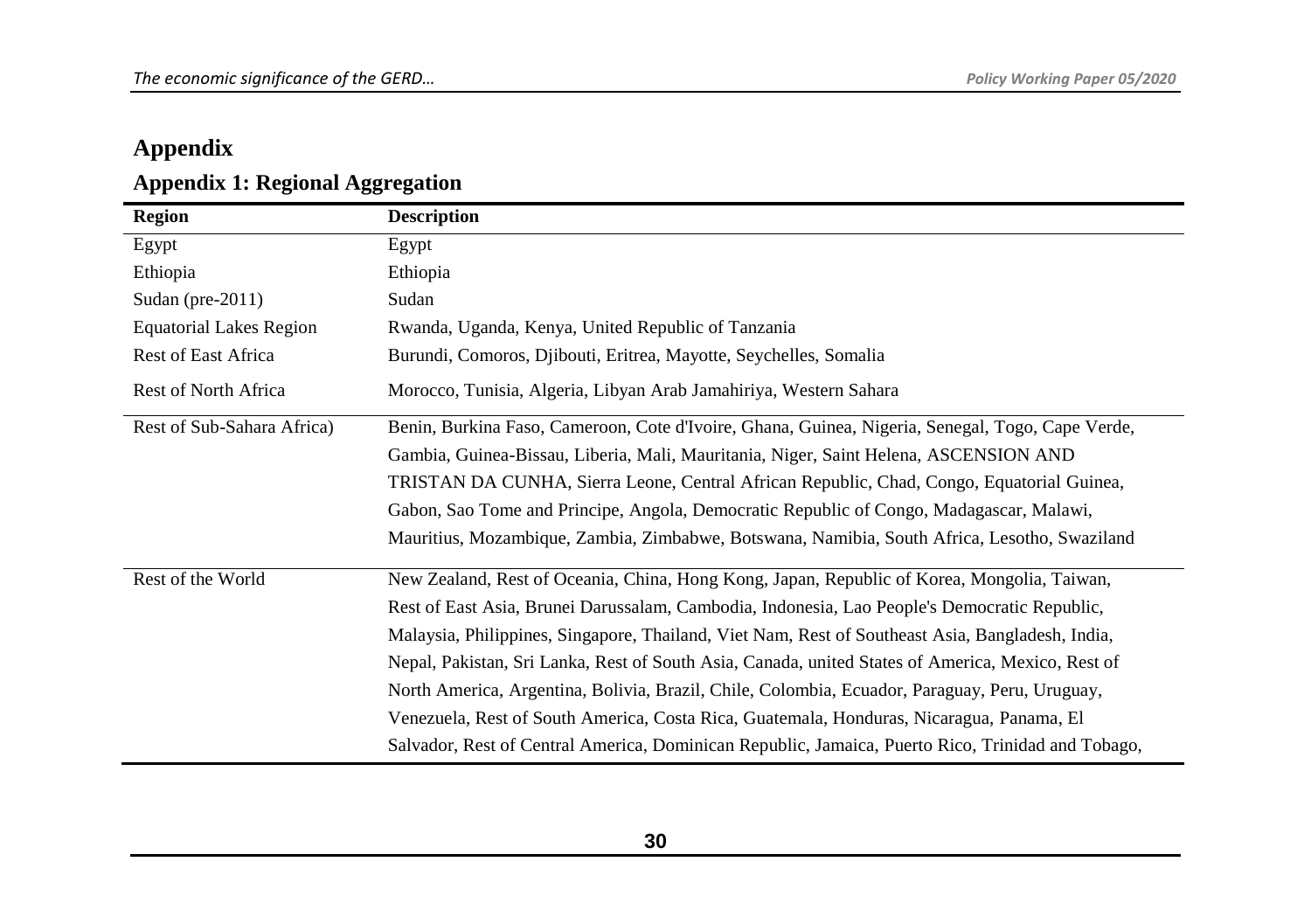| <b>Region</b> | <b>Description</b>                                                                                  |
|---------------|-----------------------------------------------------------------------------------------------------|
|               | Caribbean, Austria, Belgium, Cyprus, Czech Republic, Denmark, Estonia, Finland, France, Germany,    |
|               | Greece, Hungary, Ireland, Italy, Latvia, Lithuania, Luxembourg, Malta, Netherlands, Poland,         |
|               | Portugal, Slovakia, Slovenia, Spain, Sweden, United Kingdom, Switzerland, Norway, Rest of EFTA,     |
|               | Albania, Bulgaria, Belarus, Croatia, Romania, Russian Federation, Ukraine, Rest of Eastern Europe,  |
|               | Rest of Europe, Kazakhstan, Kyrgyzstan, Rest of Former Soviet Union, Armenia, Azerbaijan,           |
|               | Georgia, Bahrain, Islamic Republic of Iran, Israel Jordan, Kuwait, Oman, Qatar, Saudi Arabia,       |
|               | Turkey, United Arab Emirates, Rest of Western Asia, Antarctica, Bouvet Island, British Indian Ocean |
|               | Territory, French Southern Territories.                                                             |

EFTA: European Free Trade Association

WAEMU: *[West African Economic and Monetary Union](http://www.google.co.uk/url?sa=t&rct=j&q=&esrc=s&source=web&cd=2&cad=rja&uact=8&sqi=2&ved=0CDwQFjAB&url=http%3A%2F%2Fwww.imf.org%2Fexternal%2Fpubs%2Fft%2Fscr%2F2013%2Fcr1392.pdf&ei=GvF5U5yJFsOyyAPUl4GYBw&usg=AFQjCNHxxhsg2WbshWUhVx_OAa20nAbYRQ&sig2=P6lwvmbSydlcCytXDGVEwA&bvm=bv.66917471,d.bGQ)* ECOWAS: Economic Community of West African States CAEMC: Central African Economic and Monetary Community SADC: South African Development Community COMESA: Common Market for Eastern and Southern Africa CU: Customs Union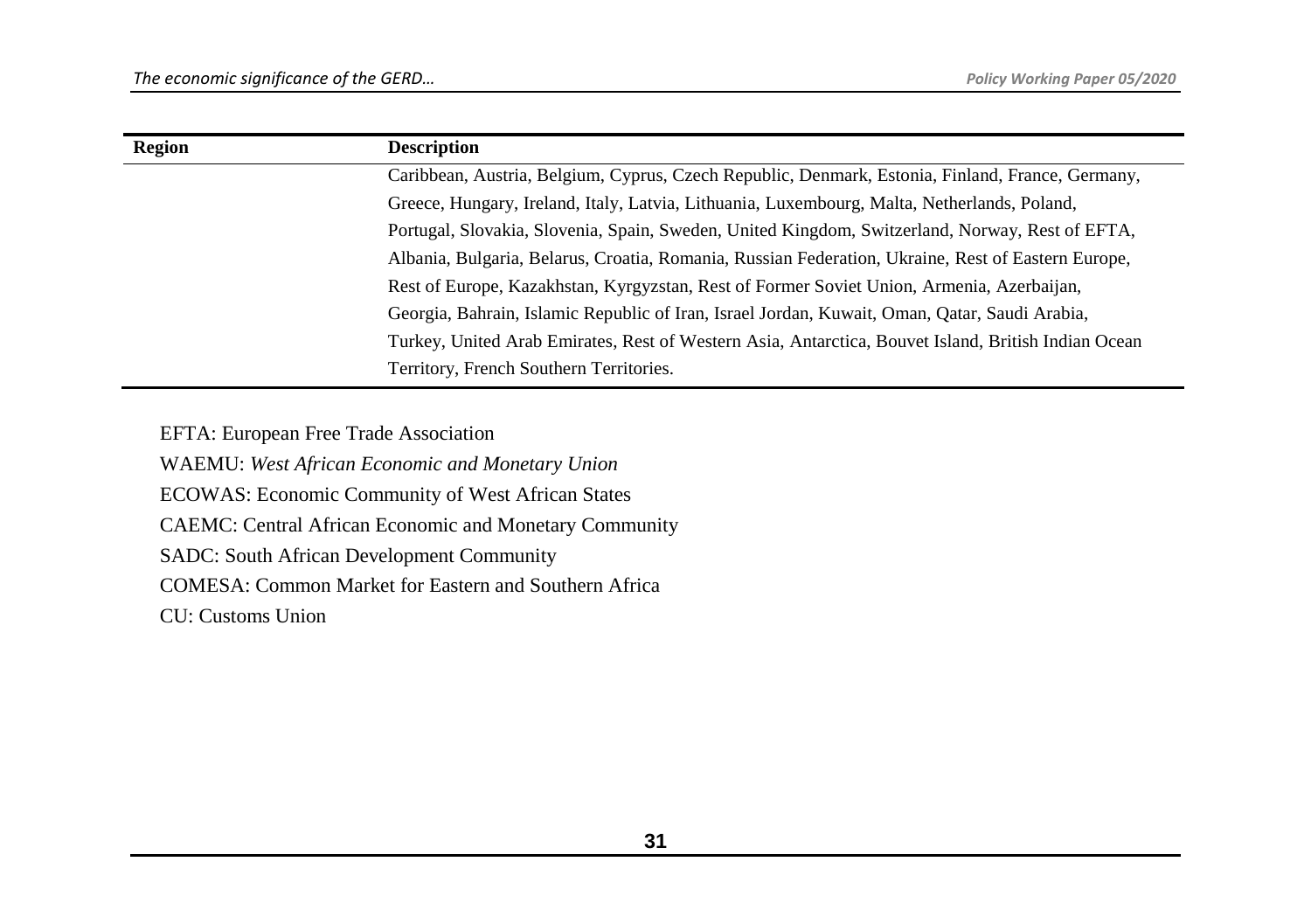| <b>Sector</b>                  | <b>Detail Description</b>                                                                         |
|--------------------------------|---------------------------------------------------------------------------------------------------|
| <b>I. Agricultural Sectors</b> |                                                                                                   |
| Paddy                          | Paddy rice                                                                                        |
| Wheat                          | Wheat                                                                                             |
| Cereals                        | Cereal grains not elsewhere classified (nec)                                                      |
| Other crops                    | Plant-based fibers; crops nec; processed rice                                                     |
| Vegetables and fruits          | Vegetables, fruit, nuts                                                                           |
| Oil seeds                      | Oil seeds                                                                                         |
| Sugar crops                    | Sugar cane, sugar beet                                                                            |
| Livestock and meat             | Cattle, sheep, goats, horses; animal products nec; raw milk; wool, silk-worm, cocoons; meat:      |
|                                | cattle, sheep, goats, horses; meat products nec                                                   |
| II. Non-agricultural sectors   |                                                                                                   |
| Processed food                 | Vegetable oils and fats; dairy products; sugar; food products nec; beverages and tobacco products |
| Extraction                     | Forestry; fishing; minerals nec                                                                   |
| Coal                           | Coal                                                                                              |
| Crude                          | Oil                                                                                               |
| Gas                            | Gas; gas manufacturing, distribution                                                              |
| Petroleum                      | Petroleum, coal products                                                                          |
| Manufactures                   | Textiles; wearing apparel; leather products; wood products; paper products, publishing; chemical, |
|                                | rubber, plastic prods; mineral products nec; ferrous metals; metals nec; metal products; motor    |
|                                | vehicles and parts; transport equipment nec; electronic equipment; machinery and equipment nec;   |

# **Appendix 2: Sectoral Aggregation**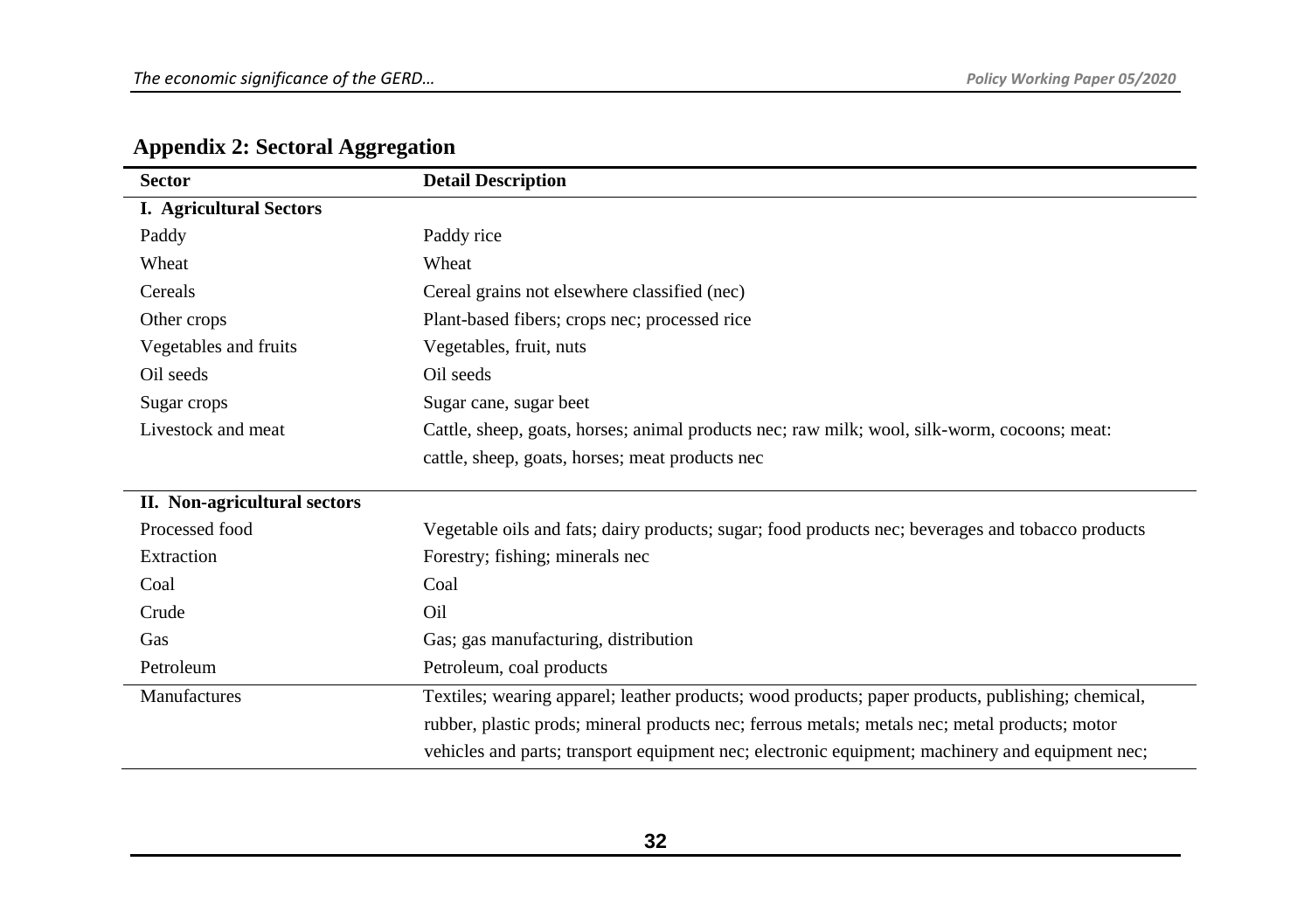| <b>Sector</b>      | <b>Detail Description</b>                                                                             |
|--------------------|-------------------------------------------------------------------------------------------------------|
|                    | manufactures nec                                                                                      |
|                    |                                                                                                       |
| Water services     | Collection, purification and distribution of water                                                    |
| <b>Services</b>    | Construction; trade; transport nec; sea transport; air transport; communication; financial services   |
|                    | nec; insurance; business services nec; recreation and other services; public administration, defense, |
|                    | health, education; dwellings                                                                          |
|                    |                                                                                                       |
| Electricity_hydro  | Hydroelectric power as base load, Hydroelectric as peak load                                          |
|                    |                                                                                                       |
| Electricity_fossil | Coal-fired power, Gas-fired power as base load, Oil-fired power as base load, Gas-fired as peak       |
|                    | load, Oil-fired as peak load                                                                          |
|                    |                                                                                                       |
| Electricity_other  | Nuclear power; Wind power; solar power: photovoltaics and thermal; other power nec: waste,            |
|                    | biofuels, biomass, geothermal, tidal; Transmission and distribution                                   |